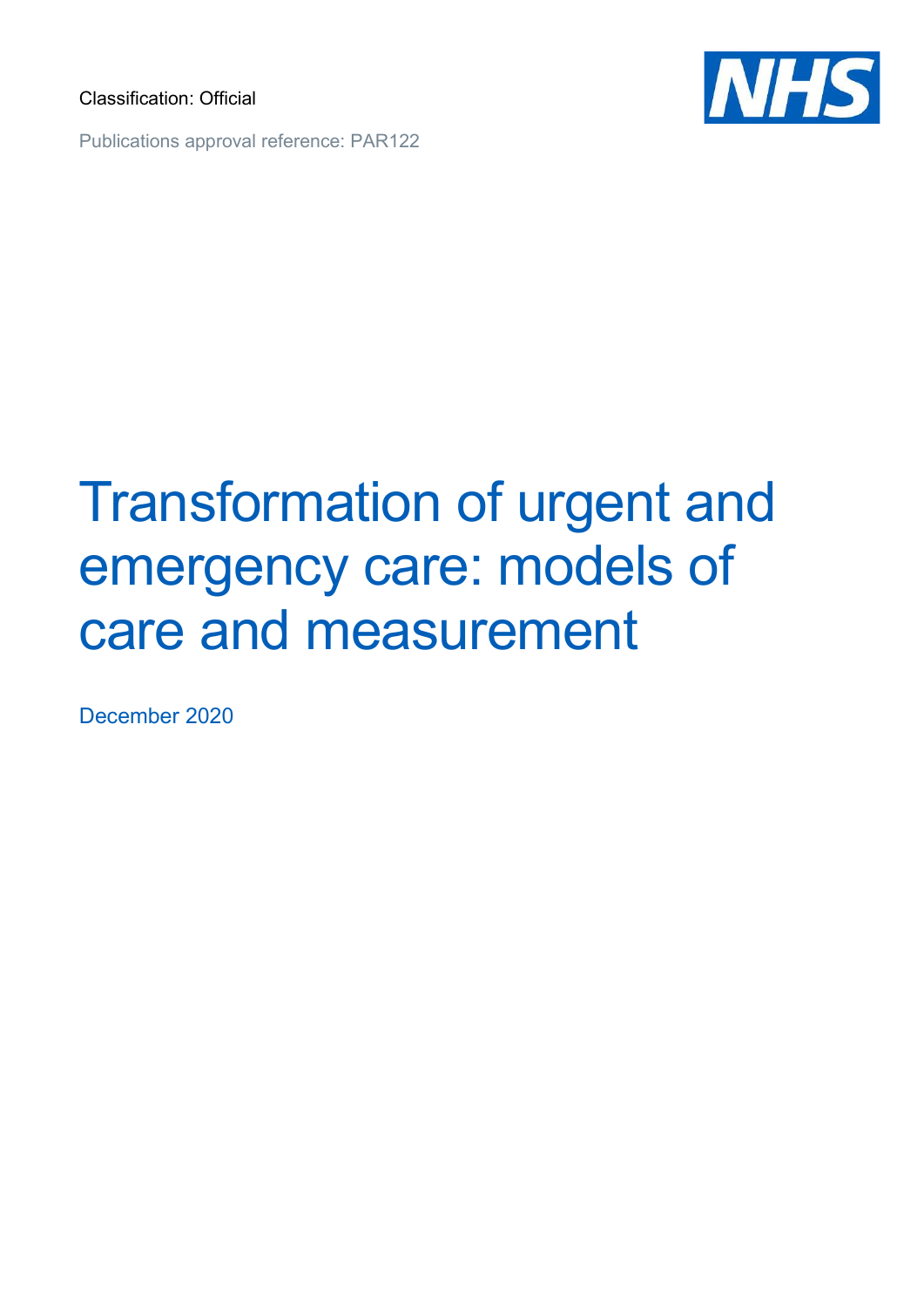# **Contents**

| Measuring what is clinically relevant - Findings from the Clinically-Led Review of                     |  |
|--------------------------------------------------------------------------------------------------------|--|
| Next steps for Clinically-led Review of Standards workstreams outside of this report  13               |  |
|                                                                                                        |  |
| 3. Transforming access to UEC services: Changing behaviours and the role of NHS 111 15                 |  |
|                                                                                                        |  |
| 4. 999 ambulance services: Optimising performance and reducing wider service pressures19               |  |
| 5. Urgent Treatment Centres: Improving access, capacity and capability  21                             |  |
| 6. Improving flow through hospitals: Emergency Departments and Same Day Emergency                      |  |
|                                                                                                        |  |
|                                                                                                        |  |
|                                                                                                        |  |
|                                                                                                        |  |
| Proposed New Bundle of Standards by the Clinically-led Review of Standards 32                          |  |
|                                                                                                        |  |
|                                                                                                        |  |
|                                                                                                        |  |
| In an emergency, 999 ambulance services will get the right vehicle to you quickly 36<br>$\mathbf{1}$ . |  |
|                                                                                                        |  |
|                                                                                                        |  |
|                                                                                                        |  |
|                                                                                                        |  |
|                                                                                                        |  |
|                                                                                                        |  |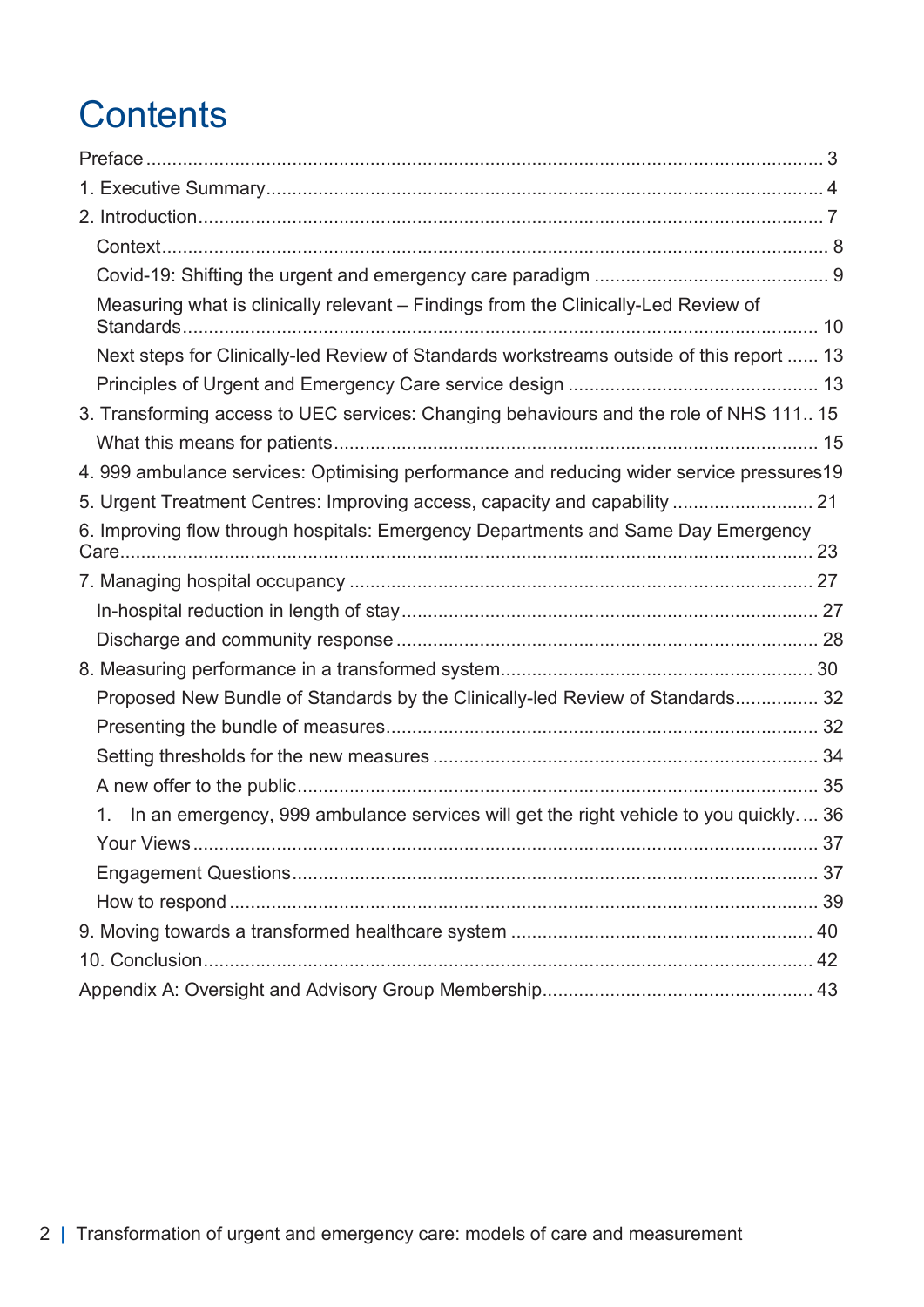### Preface

Our urgent and emergency care services play a pivotal role in providing the care that people need, but pressures have risen every year. The number of patients attending our emergency departments (EDs) has risen by 40% over the last 15 years. At the same time the numbers of inpatient beds have fallen, and following a recent increase, the prevention and control measures necessary to tackle the Covid-19 pandemic have required further reduction in available bed capacity.

During the winter of 2019/20, immediately before the onset of the Covid-19 pandemic, the pressure on our acute hospital bed base resulted in unacceptable crowding in our EDs and, in some cases, patients being cared for in inappropriate environments – commonly referred to as corridor care. This is unacceptable for our patients and, collectively, the NHS is committed to ensuring that crowding does not occur in EDs.

Building on The NHS Long Term Plan, we set out here the next steps to transform urgent and emergency care for patients, drawing on the learning from the coronavirus pandemic and building on the findings of the Clinically-led Review of Standards (CRS). Our ambition remains to strengthen the offer for patients, delivering improved access and outcomes, addressing health inequalities and giving a better experience of care. We also want to introduce improved ways of accessing care online and on the phone from NHS 111, at home from a paramedic, and provide booked time slots for care in an emergency department. Through changing the way that the urgent and emergency care system is both perceived and accessed by the patient, we will improve services and reduce the risk to patients by minimising unnecessary healthcare contacts.

In June 2018 the Prime Minister asked for a clinically-led review of the NHS access standards to ensure they measure what matters most to patients and clinically. This report also sets out a new approach to measuring what is clinically relevant, offering a holistic view of performance, developed with clinical system leaders.

Professor Stephen Powis Pauline Philip DBE National Medical Director National Director of Emergency and NHS England and NHS Improvement Elective Care

Karles The

NHS England and NHS Improvement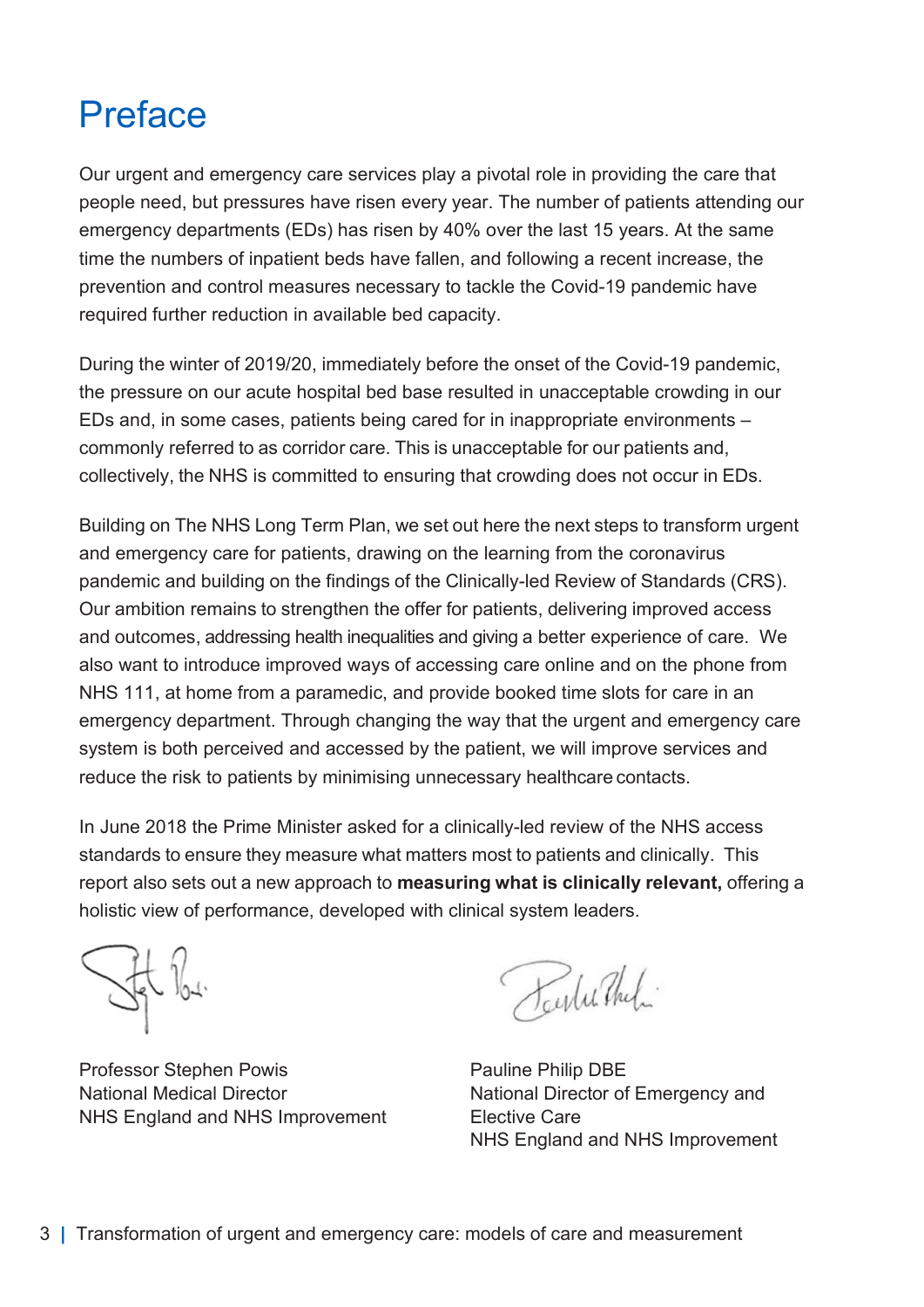# 1. Executive Summary

This report sets out the final recommendations on the urgent and emergency care (UEC) standards from the Clinically-led Review of NHS Standards (CRS) and gives patients, clinicians and the public an opportunity to respond to these findings in a consultation (see Chapter 8 for details of how to respond). It also sets out how the proposed measures align with the strategy for transforming urgent and emergency care provision, drawing on the learning from experience through Covid-19 and building on our longstanding vision for the services.

As set out in the Interim Report<sup>1</sup> of the Clinically-led Review of NHS Access Standards (March 2019), the current headline four-hour access standard is used to measure and report performance against one aspect of the urgent and emergency care system. It has proved useful in improving levels of staffing and investment in Emergency Departments (EDs), improving flow through hospitals including improving access to diagnostic services and reducing time spent in ED, and permits comparison of individual healthcare organisations and health systems. However, as the Interim report set out, given the changing nature of urgent and emergency care services, the view of the CRS is that the current single standard offers a limited insight into the care that patients receive, including:

- not measuring total waiting times;
- not differentiating between severity of condition:
- measuring a single point in often very complex patient pathways; and
- hospital processes, rather than clinical judgement, are resulting in admissions or discharge in the immediate period before a patient breaches the standard.

This report considers the recommendations of the CRS alongside the continuing development of urgent and emergency care services. Our ambition is to improve the offer for patients, deliver improved access and outcomes with a better experience of care. The proposed new measures are part of our vision for the transformation of UEC, which combined will support improvements in care by changing the way that the urgent and emergency care system is both perceived and accessed by the patient, as well as reducing the risk to patients by minimising unnecessary healthcare contacts. We continue to build on the success of the Ambulance Response Programme (ARP) and support ambulance services to offer the most clinically appropriate response to patients, including telephone advice or treatment at scene. We also describe the development of NHS 111 to enhance the approach to remote clinical triage with the goal of directing

<sup>1</sup> NHS. Interim Report of the Clinically-led Review of NHS Access

<sup>4</sup> | Transformation of urgent and emergency care: models of care and measurement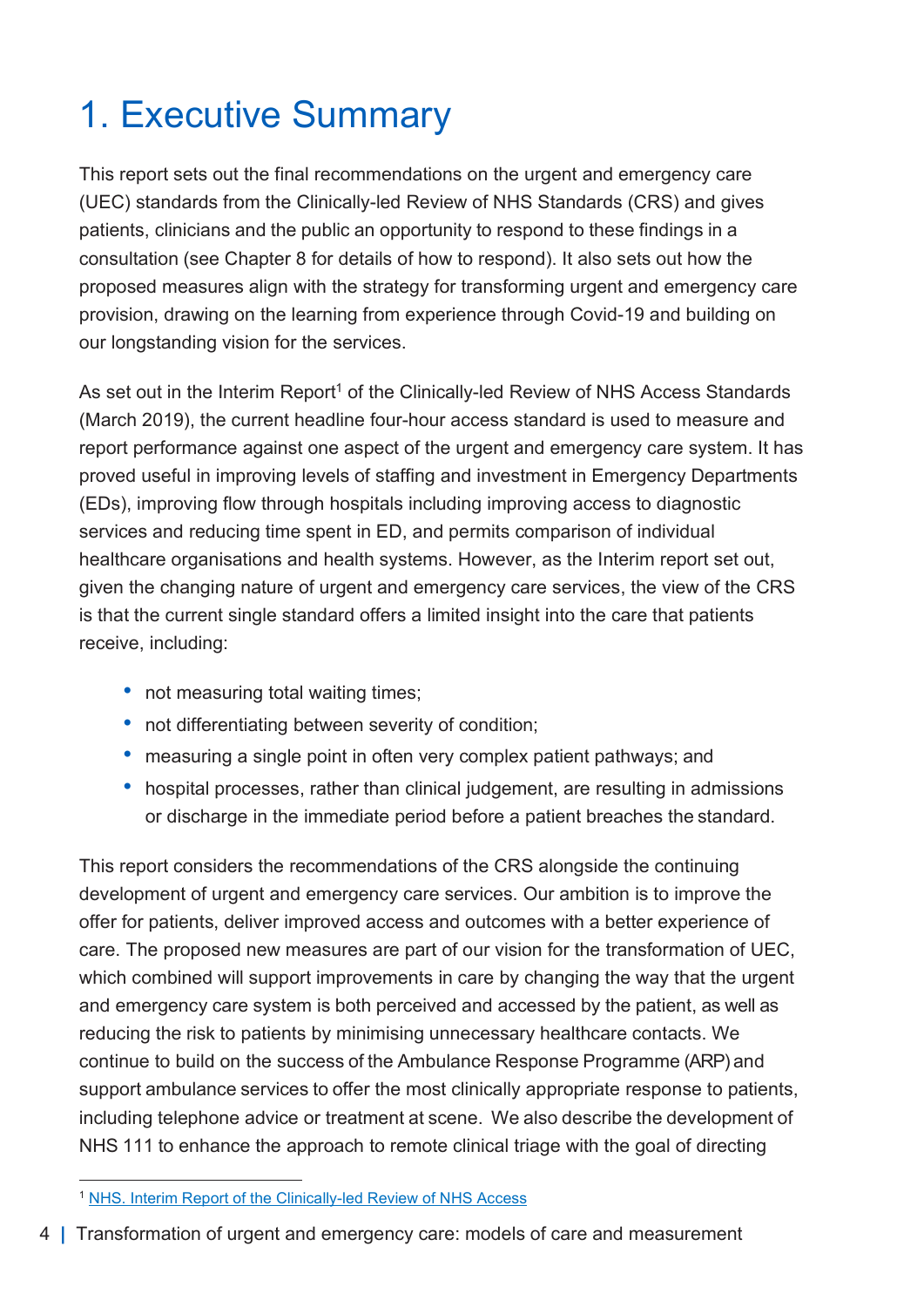patients to the service that best meets their needs and enables a booked time slot to be made whenever possible, including in Emergency Departments, Urgent Treatment Centres and primary and community care. This builds on the increased adoption of Same Day Emergency Care to ensure patients get the right care in the right place, at the right time, and avoid unnecessary hospital admissions.

The CRS seeks to align with the ongoing transformation programme of urgent and emergency care by addressing the importance of patient flow into, through and out of emergency departments; good patient flow prevents ambulances queuing outside of hospital EDs, prevents overcrowding of departments and the associated risk of hospitalacquired infection and reduced quality of care for patients, and prevents delays in patients being discharged or admitted to a bed on the appropriate ward for ongoing care.

Finally we look at managing hospital occupancy, with a focus on the steps needed to safely reduce the length of time that patients stay in an acute hospital, and on 'discharge processes' which support the timely discharge of people back home where possible, or into rehabilitation services or residential settings when necessary.

The intention is to enable a new national focus on measuring what is both important to the public, but also clinically meaningful. These indicators have been developed through extensive field testing with a number of acute NHS Trusts and through consultation with an extensive group of clinical and patient representative stakeholders. The CRS has concluded that these indicators are critical to understanding, and driving improvements in urgent and emergency care, and proposes a system-wide bundle of new measures that, taken collectively, offer a holistic view of performance through urgent and emergency care patient pathways. This bundle spans first contact with NHS 111 or 999, right through to admission or discharge from the ED and will enable both a provider and system-wide lens to assess and understand performance. The review findings show how these metrics will enable systems to focus on addressing what matters to patients and the clinicians delivering their care.

We want to get these measures right, and it is crucial that we seek input from a wide array of clinical stakeholders and patients before moving away from current performance standards. This consultation seeks your views on the metrics recommended by CRS, including whether they capture all of the important elements of urgent and emergency care, and if they should replace or complement the existing access standards. Feedback from the consultation will help to inform the development of thresholds appropriate for monitoring performance in the future. See Chapter 8 for more details of the consultation process.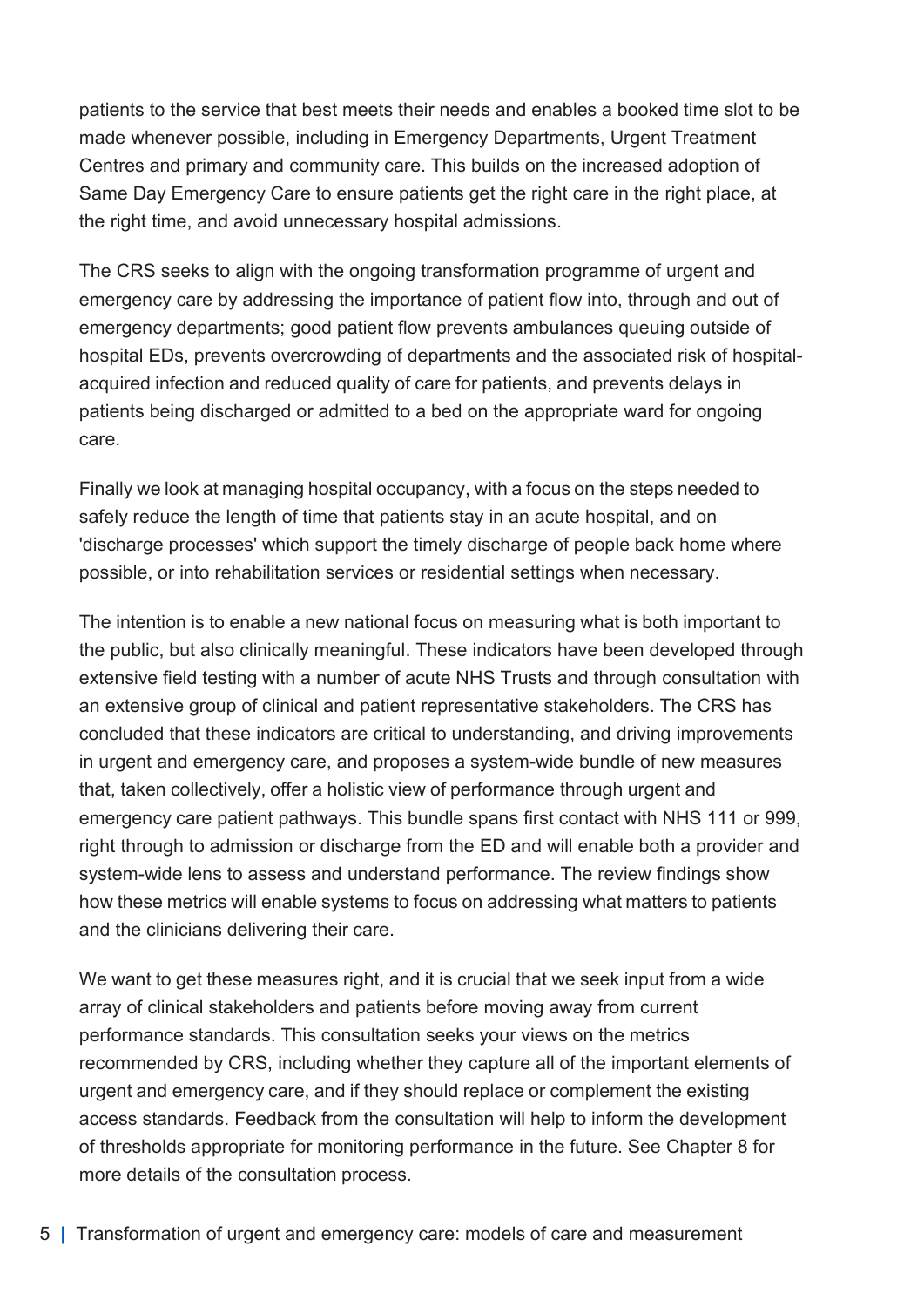With the support of key national stakeholders we are working with healthcare systems to put in place the critical interventions outlined in The NHS Long Term Plan's<sup>2</sup> UEC transformation programme, and we look forward to receiving feedback on the measures recommended by the CRS in order to provide continued improvement in care for patients.

<sup>2</sup> https://www.longtermplan.nhs.uk/

<sup>6</sup> | Transformation of urgent and emergency care: models of care and measurement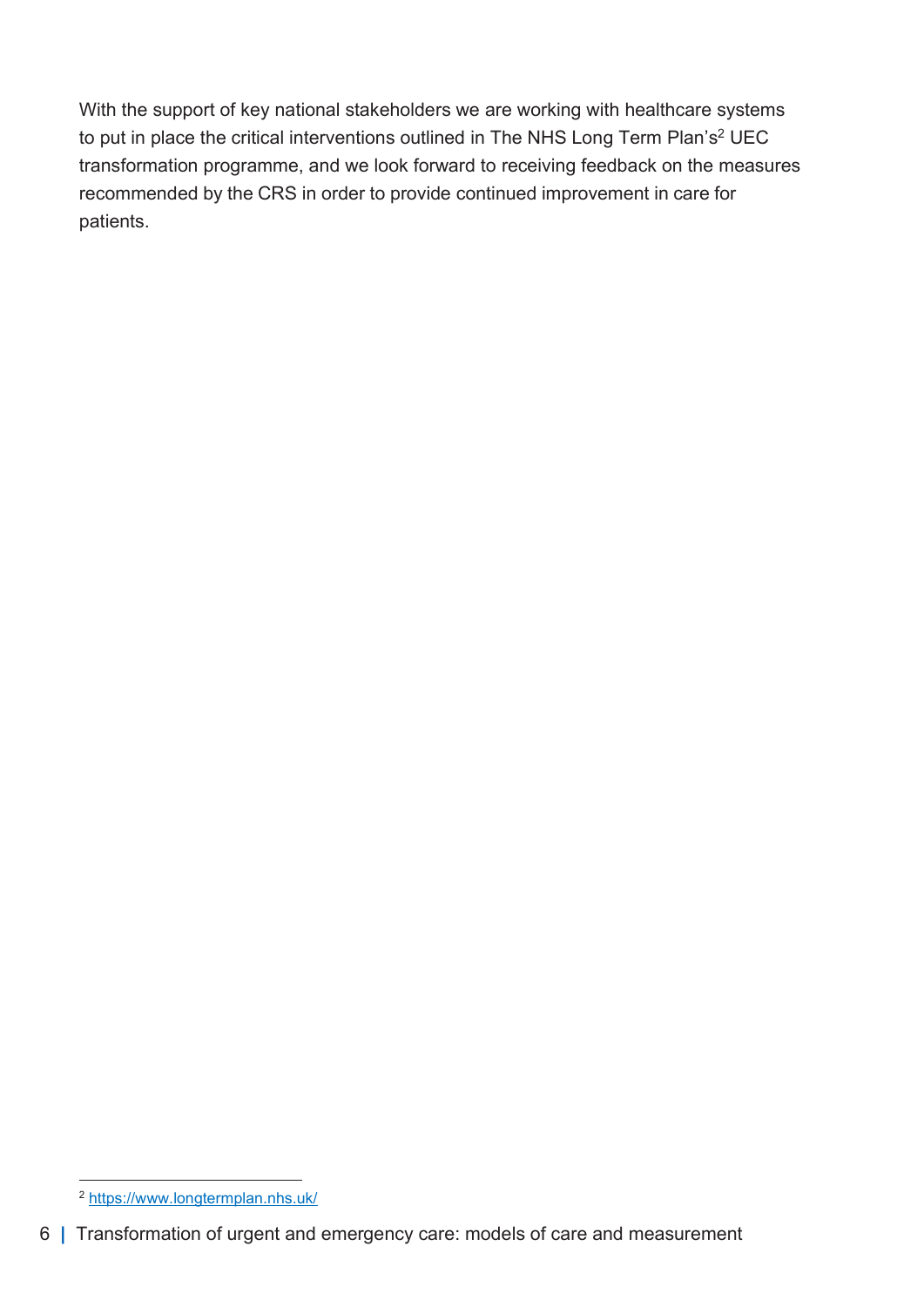### 2. Introduction

The pressure on our urgent and emergency care services has been steadily increasing year-on-year. The number of patients attending our emergency departments (EDs) has increased significantly and, as a result of the increasing complexity and acuity of these presentations, the number of patients requiring admission has also increased. Whilst this has been happening there has also been a reduction in the number of inpatient beds, although we had started to see increases in bed numbers more recently until infection prevention and control measures necessary to tackle the Covid-19 pandemic have required us to reduce available bed capacity.

During the winter of 2019/20, immediately before the onset of the Covid-19 pandemic, the pressure on our acute hospital bed base resulted in unacceptable crowding in our EDs and, in some cases, patients being cared for in inappropriate environments – commonly referred to as corridor care. This is unacceptable for our patients and, collectively, the NHS is committed to ensuring that crowding does not occur in EDs.

This consultation sets out how the proposed changes to measuring urgent and emergency care activity will align to The NHS Long Term Plan programme to transform urgent and emergency care for patients, drawing on the learning from the coronavirus pandemic and building on the findings of the Clinically-led Review of Standards (CRS). The ambition remains to improve the offer for patients, delivering improved access and outcomes with a better experience of care, whether that be online or phone or from NHS 111, at home from a paramedic or when necessary in an emergency department. Through changing the way that the urgent and emergency care system is both perceived and accessed by the patient, we will improve services and reduce the risk.

The proposals will support the NHS with the next phase of the transformation of England's urgent and emergency care services, which will build on the NHS Long Term Plan to ensure the provision of high-quality services, regardless of the impact of the Covid-19 pandemic. In June 2018, the NHS National Medical Director, Professor Stephen Powis, was asked by the Prime Minister to review the NHS access standards to ensure they measure what matters most to patients and clinically. To support this, a Clinical Oversight Group was established along with individual advisory groups for each workstream to help guide the programme. These groups are made up of patient, clinical and healthcare provider representatives and national charities. This engagement, and the expertise that people have contributed throughout, has been an important part of developing the recommendations and proposals set out in this consultation.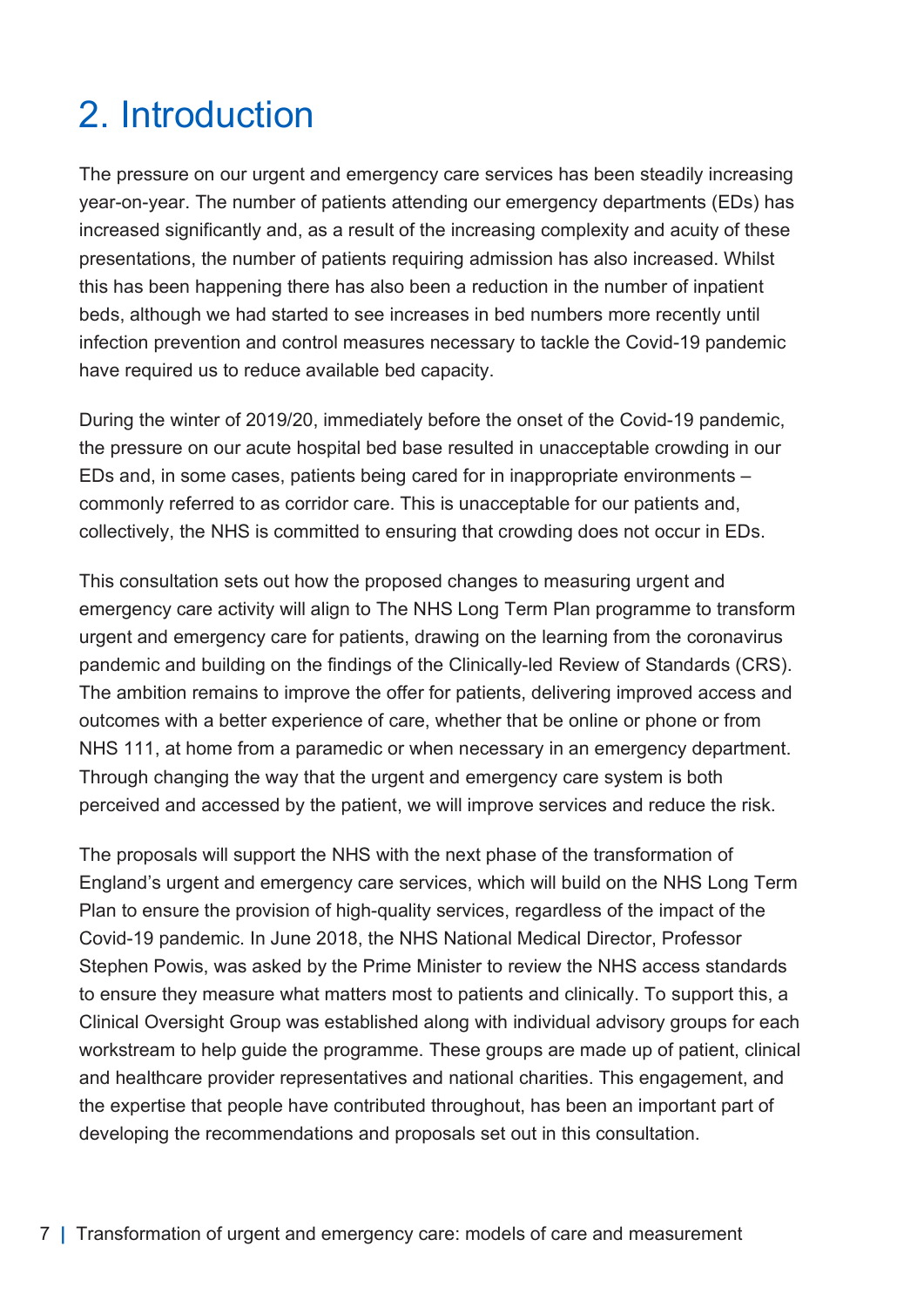The report also sets out an approach to **measuring what is clinically relevant** – the indicators that are critical to understanding, and driving improvements in, performance. The recommended approach is to introduce a system-wide bundle of measures that, taken collectively, will offer a holistic view of performance in urgent and emergency care. This represents the recommendations from the CRS, following field testing in line with proposals set out in the interim report in March 2019. The National Medical Director, supported by the oversight group, recommends this more sophisticated and patient centred set of metrics should replace the simple four-hour measure, enabling systems to focus on addressing what, we have been told, matters to clinicians and patients.

This report follows the patient journey:

- Context the vision, responding to Covid-19 and principles
- Transforming access to UEC services developing the NHS 111 model
- 999 ambulance services optimising performance and reducing wider service pressures
- Urgent Treatment Centres improving access, capacity and capability
- Improving flow through hospitals Emergency Departments and Same Day Emergency Care
- Managing hospital occupancy
- Measuring performance in a transformed system
- Moving towards a transformed system.

#### **Context**

The 'Keogh' Urgent and Emergency Care Review<sup>3</sup> was published in 2013, and set out a vision of:

- a) providing highly responsive urgent care services close to home, and
- b) for those with more serious or life-threatening emergency care needs, centres with the very best expertise and facilities to maximise the chances of survival and a good recovery.

There is a golden thread from the objectives of the 2013 review to the current transformation programme for UEC services – the adoption of technology that led to the introduction of NHS 111 Online; the development of NHS 111 as the key point of access to urgent care; the introduction of a consistent model for primary and community based urgent treatment centres; maximising the ability of the ambulance service to treat

<sup>3</sup> Urgent and Emergency Care Review 2013

<sup>8</sup> | Transformation of urgent and emergency care: models of care and measurement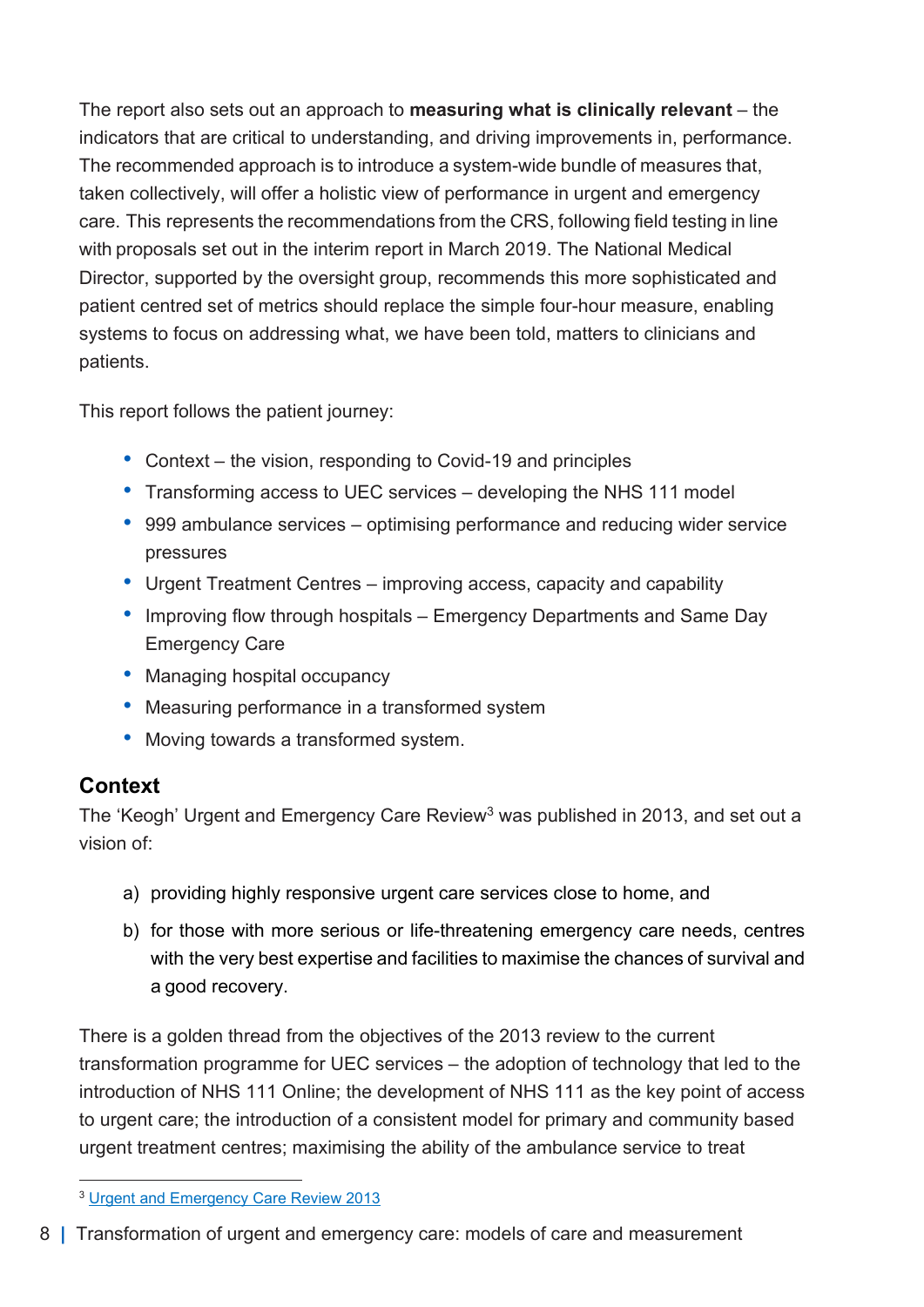patients at scene and reduce avoidable conveyance to emergency departments; and developing a networked approach to urgent and emergency care so that no decision need be taken in isolation.

Developments through the Five Year Forward<sup>4</sup> View and the Long Term Plan have seen the increasing importance of NHS 111 as the access route to Integrated Urgent Care, including locally led Clinical Assessment Services, rapid access to clinical advice for care homes and the ability to book appointments in urgent treatment centres or link to a consultation with a community pharmacist regarding minor illness or urgent medication.

Within hospitals we have introduced a clinically-led streaming model as patients access urgent and emergency care services and are working with acute trusts to eradicate ED exit block and eliminate ambulance handover delays. We have led the development and national roll out of a new model of same day emergency care with the goal of reducing unnecessary overnight admissions, and, working with our partners, have led a programme of work to reduce the length of stay of patients who needed to be admitted and have supported discharge arrangements for patients back into the community.

In 2017 we introduced new standards for ambulance services to ensure that the sickest patients receive the fastest response, and that all patients get the response they need first time and in a clinically appropriate timeframe. Over the past year we have now gone on to develop clinically-led proposals for new standards that encompass the whole urgent and emergency care pathway – from the first call to NHS 111 or 999 through to admission or discharge.

#### Covid-19: Shifting the urgent and emergency care paradigm

The Covid-19 pandemic of 2020 has had a profound effect upon the delivery of NHS services and the ways in which people access healthcare services. We have seen rapid developments to operational delivery within the NHS in order to ensure patients who are Covid positive receive the treatment they need and at the same time protect those who are most at risk. This allowed us to successfully provide hospital beds for over 100,000 individuals who needed one because of the spread of Covid-19. The social distancing restrictions that were required to control the spread of Covid-19 saw a sharp reduction in attendance at EDs, and a requirement to rapidly increase the availability of capacity within NHS 111 services including online to meet the urgent need for remote access to urgent care services on an unprecedented scale. Subsequently, call volumes have

<sup>4</sup> Five Year Forward View

<sup>9</sup> | Transformation of urgent and emergency care: models of care and measurement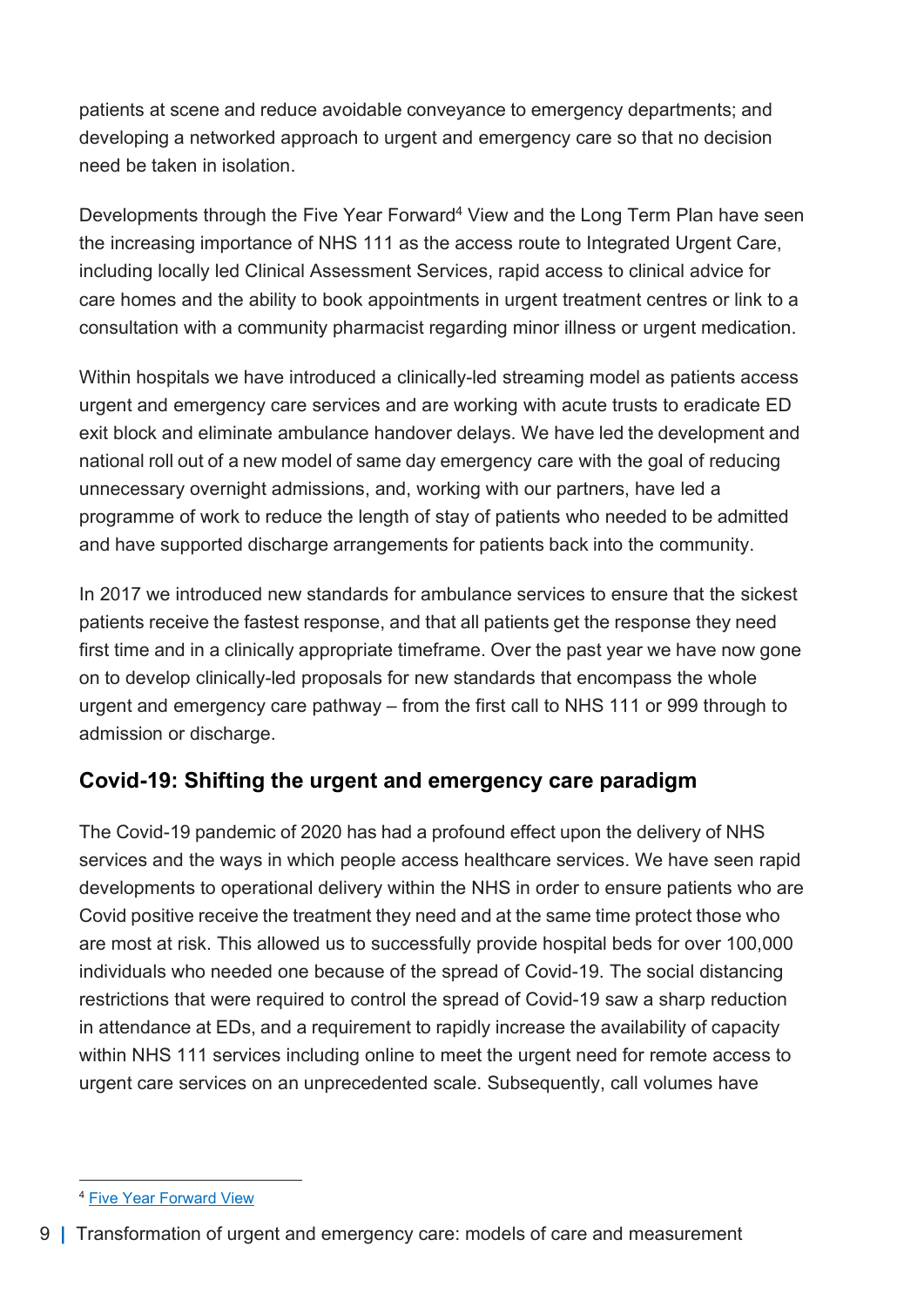returned to near normal and levels of attendance to ED are also almost back to the pre-Covid situation.

In the wake of Covid-19 it is important that the public can receive urgent care in the right place, at the right time. Not only will this provide a better care experience for patients, but it will also ensure that fewer patients must attend an ED. The impact of ED crowding on mortality and morbidity is already well understood. Supporting our emergency care systems to manage crowding will further reduce the risk of nosocomial transmission of Covid-19. While the measures being consulted on here will not be in place for this winter, the NHS is taking action to reduce transmission risk in ED, and it is important that face-toface services in all healthcare settings only occur when clinically necessary. The NHS 111 online and telephony services, using NHS Pathways, already provide a welldeveloped and understood remote triage function that can effectively stream patients to the most appropriate care setting for their needs.

#### Measuring what is clinically relevant – Findings from the Clinically-Led Review of Standards

The NHS National Medical Director was asked by the Prime Minister in June 2018 to review the core set of NHS access standards, and recommend any required updates and improvements to ensure that NHS standards:

- promote safety and outcomes
- drive improvements in patients' experience
- are clinically meaningful, accurate and practically achievable
- ensure the sickest and most urgent patients are given priority
- ensure patients get the right service in the right place
- are simple and easy to understand for patients and the public
- not worsen inequalities.

The review is being undertaken in three phases:

- 1. Consider what is already known about how current targets operate and influence behavior;
- 2. Map the current standards against The NHS Long Term Plan to examine how performance measures can help transform the health service and deliver better care and treatment;
- 3. Test and evaluate proposals to ensure that they deliver the expected change in behaviour and experience for patients prior to making final recommendations for wider implementation.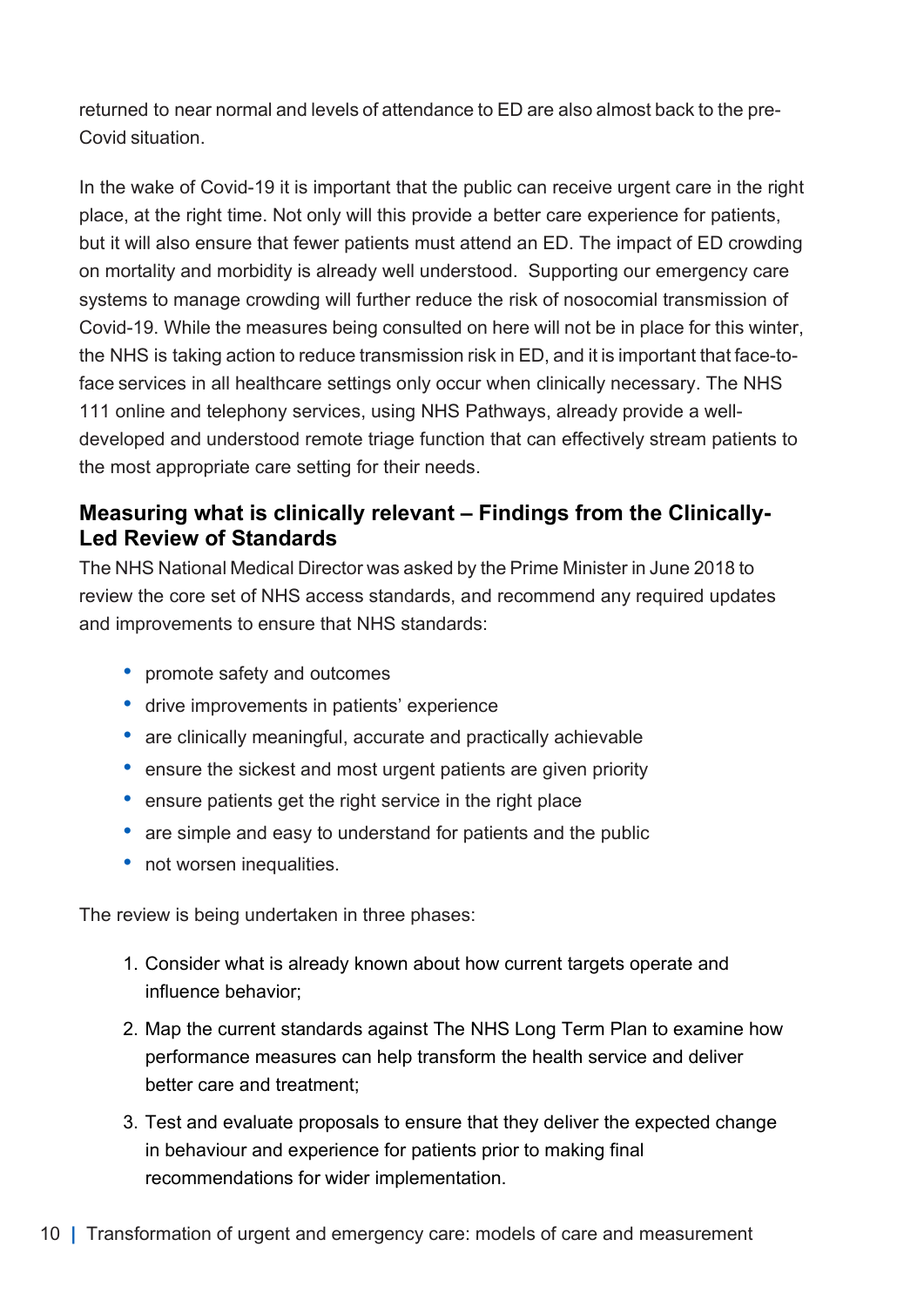This consultation sets out the recommendations from the urgent and emergency care workstream of CRS

The current access standards in urgent and emergency care are detailed in the Handbook to the NHS Constitution<sup>5</sup> and are listed below:

- A maximum four-hour wait in A&E from arrival to admission, transfer or discharge;
- All ambulance trusts to:
	- Respond to Category 1 calls in 7 minutes on average, and respond to 90% of Category 1 calls in 15 minutes;
	- Respond to Category 2 calls in 18 minutes on average, and respond to 90% of Category 2 calls in 40 minutes;
	- Respond to 90% of Category 3 calls in 120 minutes;
	- Respond to 90% of Category 4 calls in 180 minutes.

The four-hour standard was the right measure, to drive improvement when it was introduced in 2004 to support improvement in patient flow within acute hospitals. However, since the introduction of the A&E access standard 15 years ago, there have been major improvements embedded in the system, and changes in how urgent and emergency care are delivered mean that, increasingly, this single standard is no longer on its own driving the right improvement. These include

- the introduction of specialist centres for stroke care, for example the reconfiguration of London and Manchester stroke services
- the development of urgent treatment centres
- the introduction of NHS 111
- the creation of trauma centres, heart attack centres and acute stroke units
- increased access and use of tests in emergency departments
- the introduction of new standards for ambulance services
- the increasing use of Same Day Emergency Care (SDEC) to avoid unnecessary overnight admissions to hospital.

There are also well documented issues with the four-hour standard:

- the target does not measure total waiting times
- the target does not take account of patient condition

<sup>5</sup> Handbook to the NHS Constitution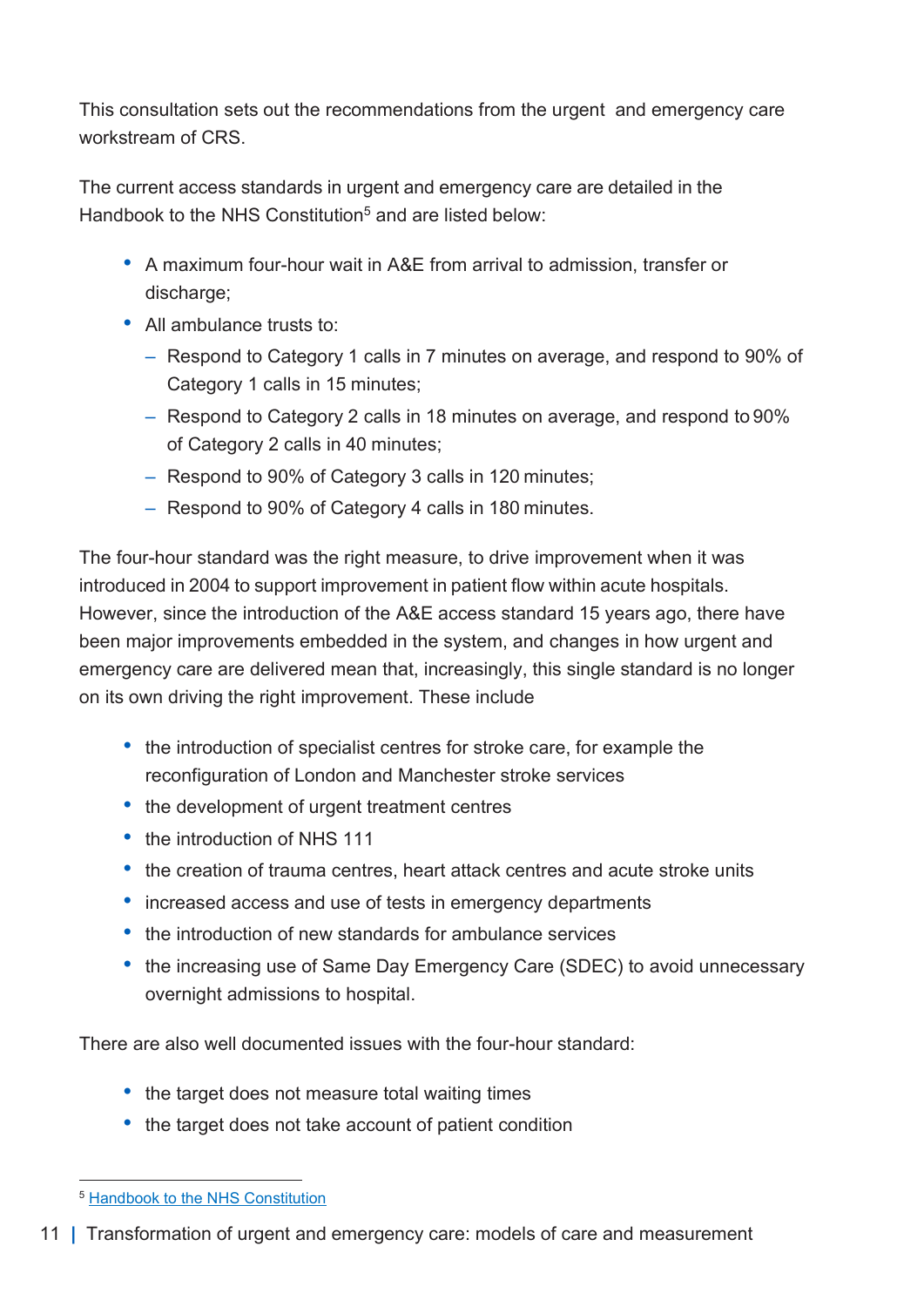- the target does not measure whole system performance
- the target does not consider clinical advances in care, including Same Day Emergency Care
- the target is not well understood by the public
- there is significant variation in the proportion of admitted patients across the country.

The opportunity to review access standards in urgent and emergency care has allowed the CRS to identify proposed standards that overcome the flaws in the current measure and are relevant in the context of the new ways of working signalled in the NHS Long Term Plan. The proposed new standards seek to drive the next step change in improvements in patient care and experience whilst helping to maintain Covidsecure ways of working.

Equally important, a new set of access standards must be supported by NHS staff, not just those working in emergency departments. We know that staff are feeling the strain of the increased demands on the NHS and we want to introduce standards that reduce the burdens of obstacles and barriers and so support staff to deliver high-quality, patient focused clinical care.

New standards must also be meaningful to patients and reflect what matters most to them. Healthwatch reported that 88% of people prioritised delivering the right tests and treatments to people thought to have a life-threatening condition, $6$  and what mattered most to patients was being quickly assessed and kept updated on how long they might have to spend in an ED, with good communication being more important than length of wait. The NHS should be providing the public with a service offer that reflects these wishes, and that they can understand.

Alongside understanding what matters to patients and staff, there is now a wealth of management information routinely collected to help us understand and measure how well we are delivering healthcare. This data can be used to develop much more specific and focused measures of clinical and operational performance that can underpin access standards.

At the start of the Covid-19 pandemic, performance improved against the current fourhour standard (March to June 2020), as bed occupancy decreased alongside reduced attendances, but brought with it a higher acuity case mix. However, this single measure did not provide enough detail on the true changes happening within the urgent and emergency care system, with substantial challenges faced by services despite

<sup>6</sup> Healthwatch: What matters to people using A&E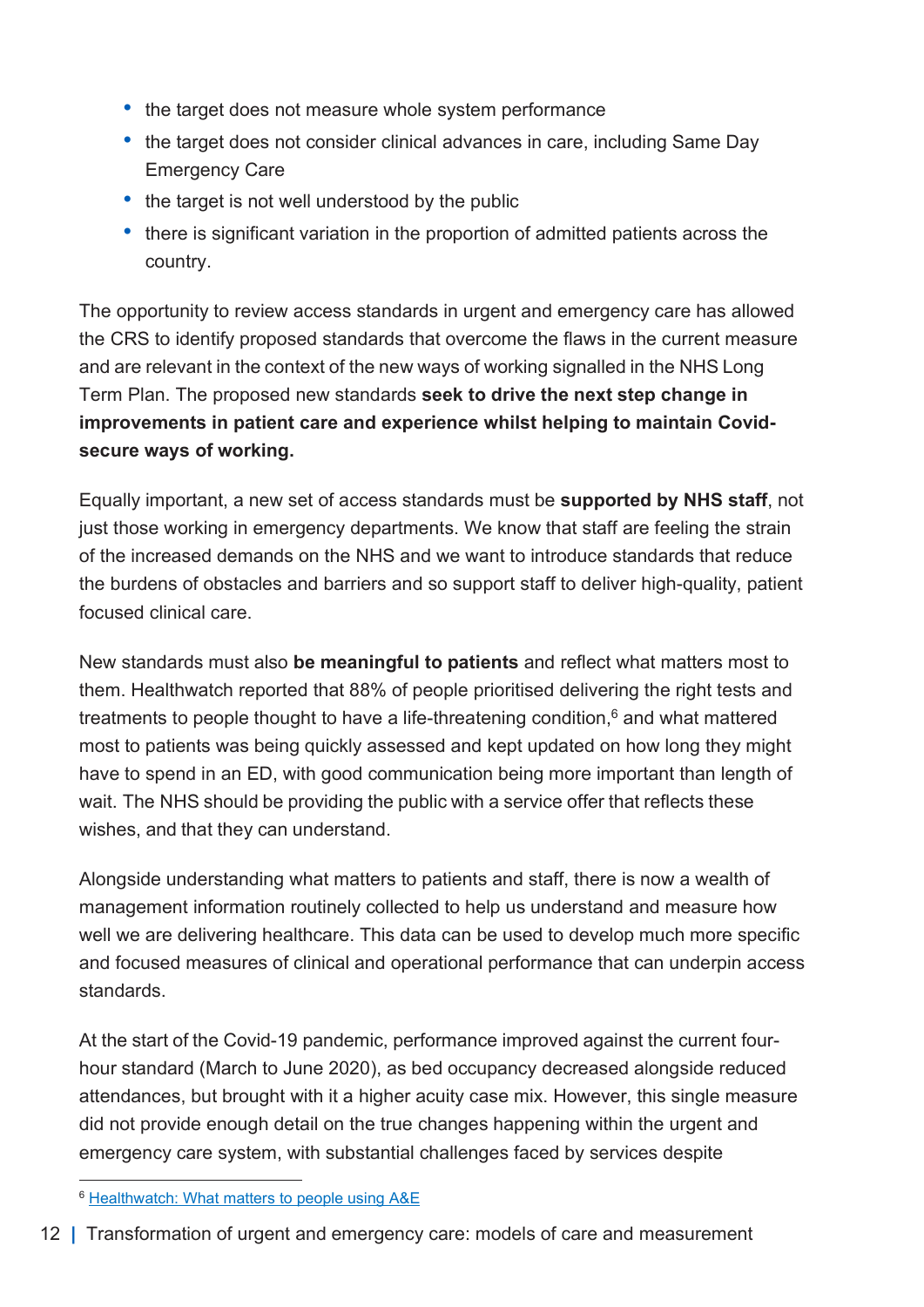improvement in the headline measure. The CRS proposes a bundle of measures would provide a more accurate and appropriate reflection.

Field-testing of a bundle of measures began in May 2019 with 14 test sites selected with the aim of ensuring they were a diverse group and broadly represented the national picture in terms of geography, performance and size. Further detail on the approach to testing was set out in the progress report published in October 2019<sup>7</sup>.

The learning from this field testing is embedded in the measures we are recommending; further information on these new measures is in Chapter 8.

#### Next steps for Clinically-led Review of Standards workstreams outside of this report

For mental health care, where new standards are being tested in the context of a programme of service development, investment and expansion, and elective care, more time is needed to reflect not only the length of the pathway but also understand the restoration and recovery work that is underway. Our urgent and emergency care system treats people in mental health crisis and looks after people with mental health problems presenting with other issues. The standards being consulted on in this document will apply to both mental and physical health and will aim to improve care for all patients, regardless of what brings them to the ED. An update for the elective and mental health pathways will be published by March 2021.

The proposed introduction of the Faster Diagnosis Standard for cancer was confirmed in the NHS Standard Contract for 2020/21. The approach and suite of cancer measures will be confirmed as part of the wider restoration and recovery programme to ensure people with suspected cancer come forwards for diagnosis, and that treatment plans are implemented for those with cancer.

#### Principles of Urgent and Emergency Care service design

The Clinically-led Review of NHS Access Standards (CRS) has considered not only the current models of care but also the transformation underway. The proposals for consultation build upon the four key principles that run through the UEC design model, aligned to our vision for UEC, and developing on core principles first set out in 2013:

1. People with urgent care needs should get the right advice in the right place, first time, whether through advice to self-care from NHS 111 online, from a call to NHS 111, from a call to General Practice, or through referral to the most appropriate service after calling NHS 111, whether that be pharmacy, general practice, community services, urgent dental care, mental health

<sup>7</sup> Clinically Led Review of Access Standards 2019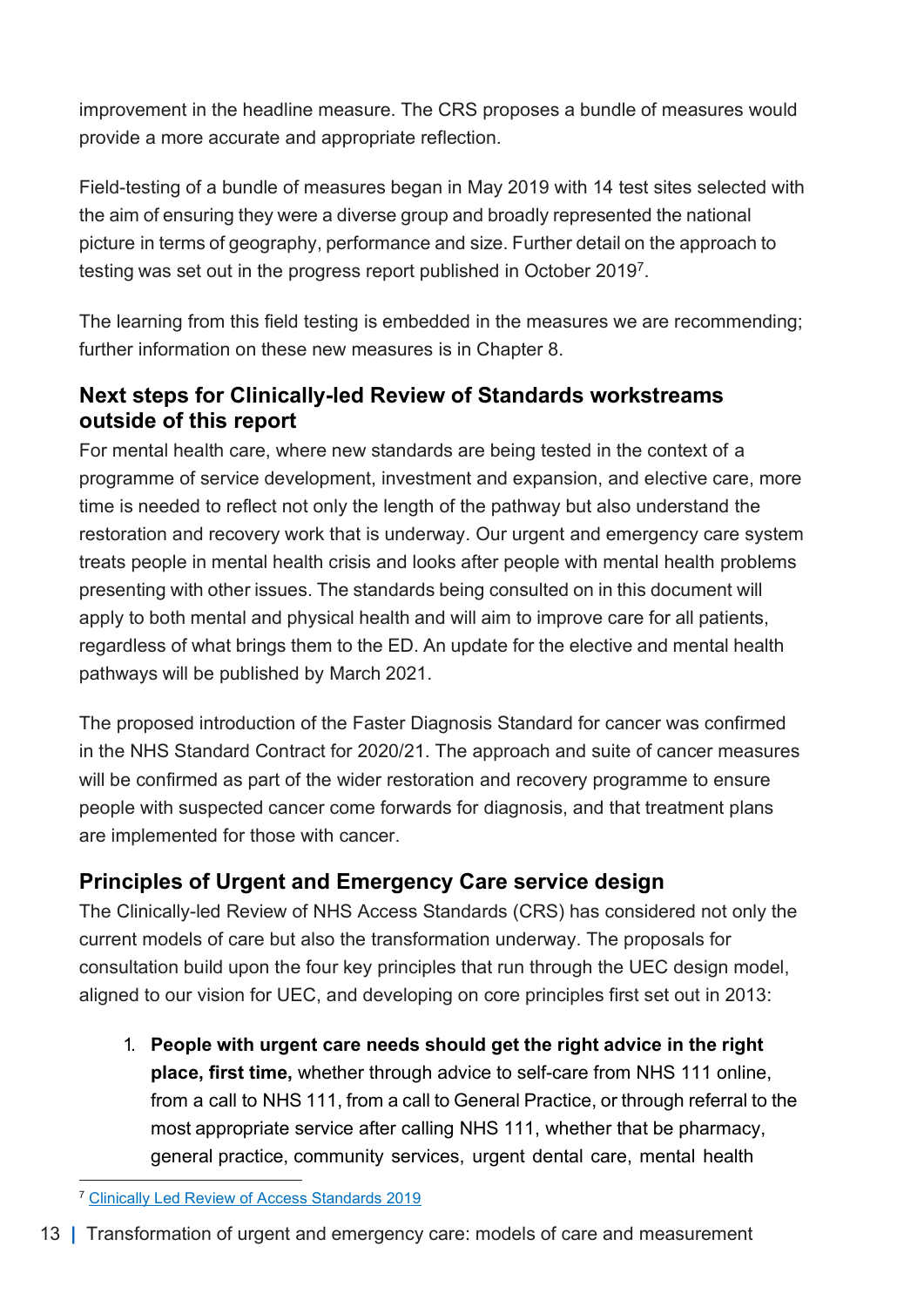services, an urgent treatment centre or an emergency department. Patients should be able to access care as close to home as possible.

- 2. We must provide highly responsive, bookable, urgent care services that support reduced avoidable attendance at, or time in an ED, and resultant admissions. Wherever possible bookable time slots, available to the public through referral from NHS 111, should be offered for all services within the wider urgent and emergency care system. This will ensure that patients spend as little time as possible queuing in order to access care and also that clinicians will already have immediate access to relevant information about patients when they see them. Ambulance services are increasingly able to offer care for patients on the phone or at scene without the need to convey to an ED, and we have committed to developing urgent community response services and rapid access to reablement services. Alongside the increasing availability of Same Day Emergency Care services, these services remain integral parts of reducing avoidable and unnecessary ED attendance and admission. General Practice also has a key role in ensuring patients can access the services they need in a timely manner. The move to the 'Total Triage' model ensures a safe approach and patients need to understand that if they phone their general practice they can speak to a clinician and if required get a face-to-face appointment.
- 3. We must ensure that those people with more serious or life-threatening emergency care needs receive treatment in centres with the right facilities and expertise to maximise chances of survival and a good recovery. Through capital investment we will improve the capacity and capability of our emergency departments, improving flow through hospitals, eliminating ambulance handover delays and treating all patients who need to be there in a timely and clinically appropriate manner. Crucially, through introducing new 'critical time standards' we aim to improve the quality of care for life-threatening conditions, with the aim of saving more lives and reducing avoidable morbidity.
- 4. We must ensure that no patient stays in the emergency department or in hospital longer than is clinically necessary and that hospital capacity is only used by patients who need it. Ensuring the right capacity is available is reliant both on in-hospital processes that safely reduce the length of time that patients stay in the ED and acute hospital bed, and on 'discharge processes' which support the timely discharge of patients back home where possible or into rehab or residential settings when necessary.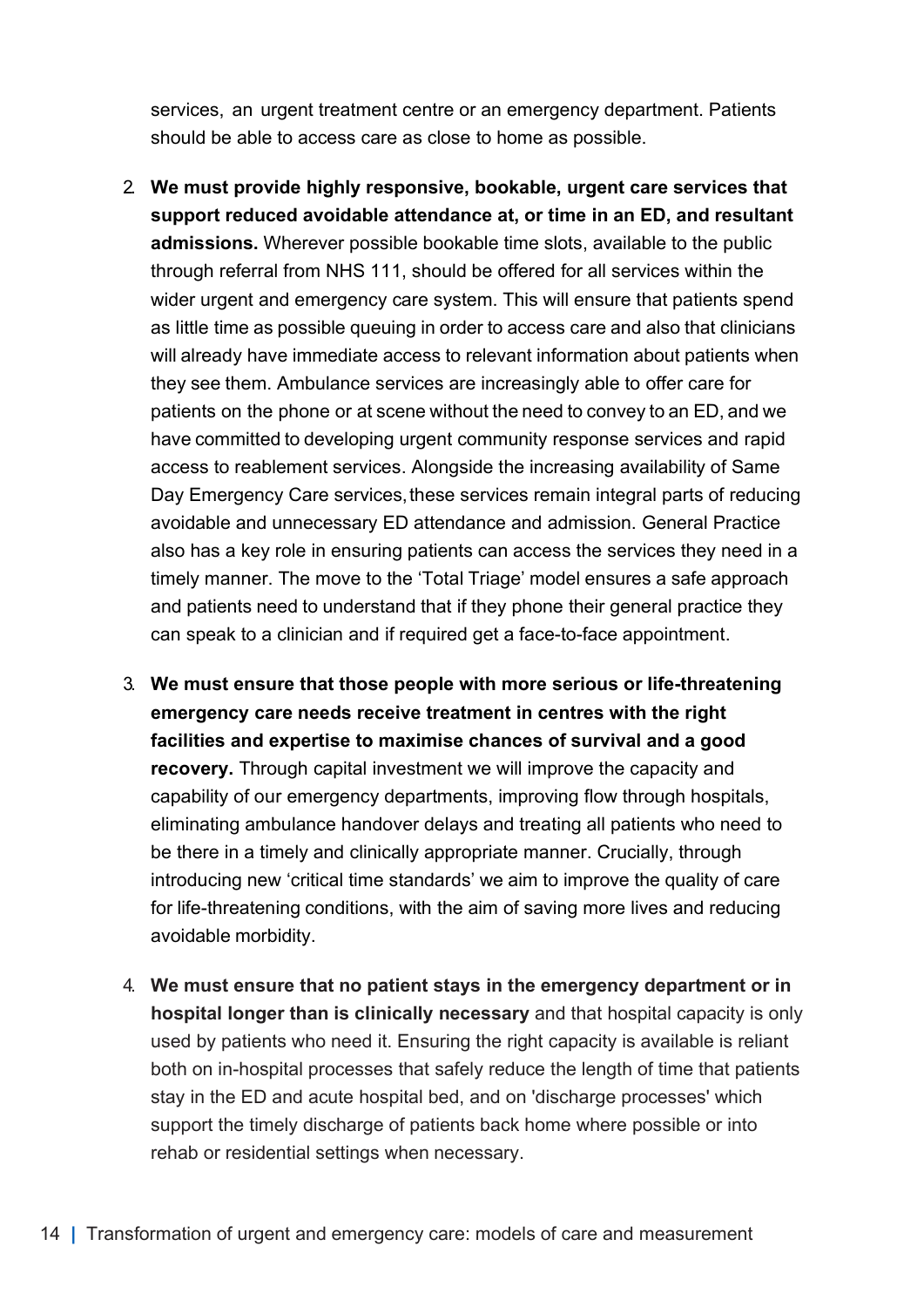### 3. Transforming access to UEC services: Changing behaviours and the role of NHS 111

Each year there are 12.5 million 'unheralded' attendances of patients self-presenting to A&E services in England. These are attendances where patients self-present at hospital and, in some cases, their needs would be better met by other services. Many of these patients have not chosen to access the health service prior to attending A&E, and often their needs would be better met by alternative services. The development of NHS 111 provides an opportunity to change the way people access urgent and emergency care services, by remotely triaging patients through existing NHS 111 online and telephony towards the service that best meets their needs. This may be an Emergency Department, an Urgent Treatment Centre, primary care, community services or specialty delivered secondary care services.

#### What this means for patients

- The NHS is providing a safe and convenient way to access urgent care.
- If someone needs medical help, but it's not a life-threatening emergency, they should use NHS 111 first.
- Depending on their needs NHS 111 will book them an appointment at the most appropriate service, for example at their local A&E or GP practice.
- This will help keep everyone safe and enable social distancing.
- Patients will still be able to walk into any Emergency Department if they need to. That will not change.
- Visiting an Emergency Department before using NHS 111 may mean though they're offered alternative services that could see them faster if more appropriate.
- In a life-threatening emergency people should continue to call 999.
- With A&E attendances rising fast and social distancing and infection control procedures creating less waiting space in Emergency Departments, we need to act fast to make sure we can keep people safe.
- This includes being able to provide emergency care safely for our most vulnerable patients.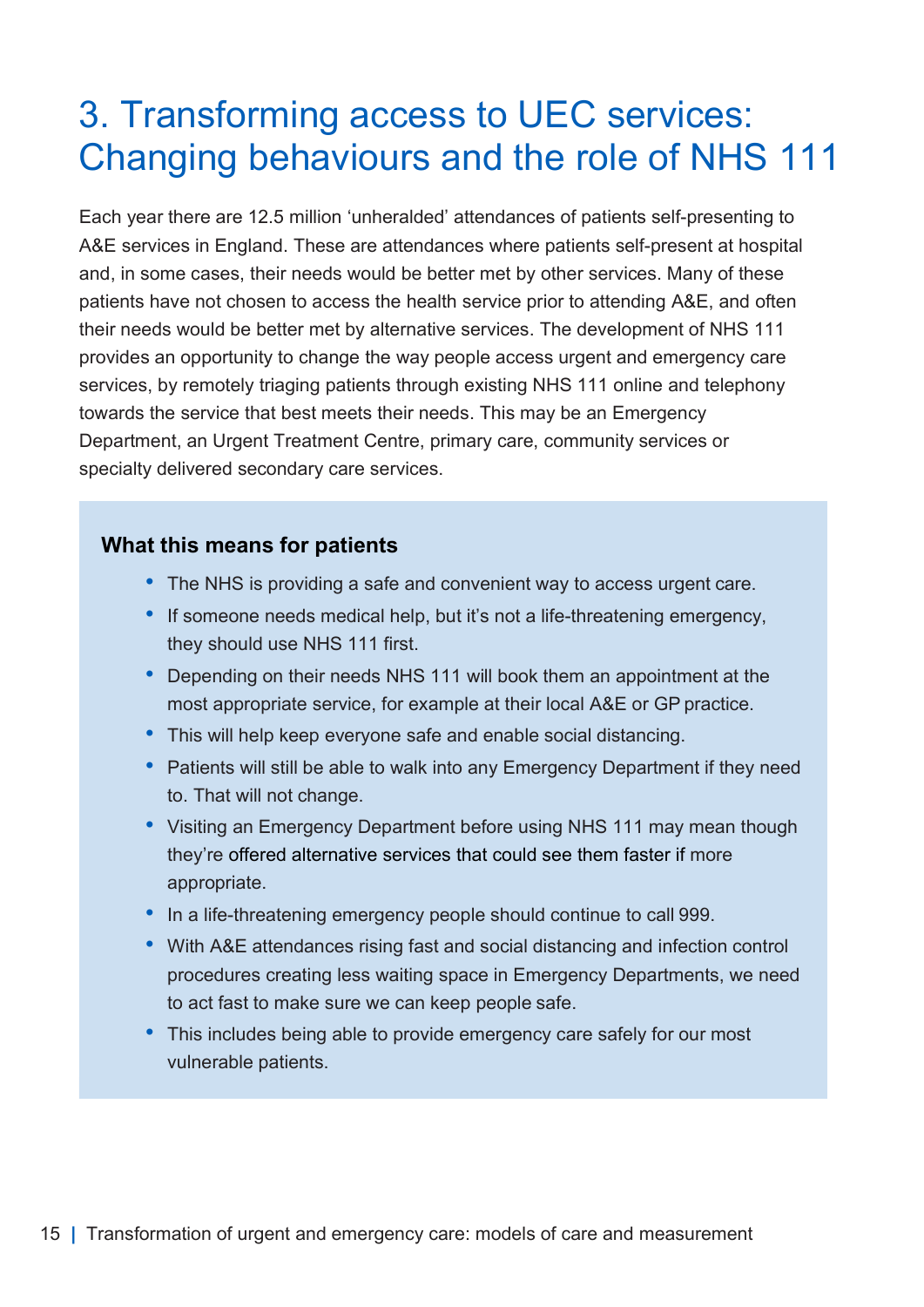To ensure the NHS 111 offer meets the needs of a transformed UEC system we need to rapidly deliver a number of changes to our current NHS 111 call handling and local Clinical Assessment Service (CAS) provision.

NHS 111 offers a number of different routes to care which, taken together, will augment existing Integrated Urgent Care services (accessed through NHS 111) through increasing capacity, productivity and utility. Developing NHS 111 improves the offer to patients. For example, one site has reported 100% of patients believing it provided the best quality treatment whilst reducing congestion and infection risk, and further that 86% of patients rated the service as excellent or good and 83% of staff made the same assessment. NHS England will make a further £40m available this year to help providers ensure there is sufficient capacity to meet this additional demand. The items being developed include:

- a. Investment in NHS 111 call handling capacity to increase the volume of calls that can be managed. This will be achieved through:
	- i. Increasing the number of NHS Pathways trained call handlers;
	- ii. Enhancing the productivity of the service through the deployment of new technologies and working practices.
- b. Investment in clinical capacity within local Clinical Assessment Services. Acknowledging that clinical workforce is a clear constraint across all healthcare services it will be important to do this through driving improvement in productivity through the deployment of new processes and technologies such as video consultation. In addition, such employment is ideally suited to portfolio careers and for clinicians with their own health problems or caring responsibilities. These local Clinical Assessment Services will also simplify the process for GPs, ambulance services, community teams and social care to make referrals, via a single point of access, for an urgent response from community health services.
- c. Improved profiling of all local services on the national Directory of Service to ensure that NHS 111 services are able to directly bookable time slots in a wide range of urgent healthcare services throughout the week across primary, secondary, community and mental health services.
- d. Establishing NHS 111 to ED referral processes to ensure EDs can, as far as possible, plan ahead in the day-to-day running of their services. These heralded patients will benefit from a more bespoke experience.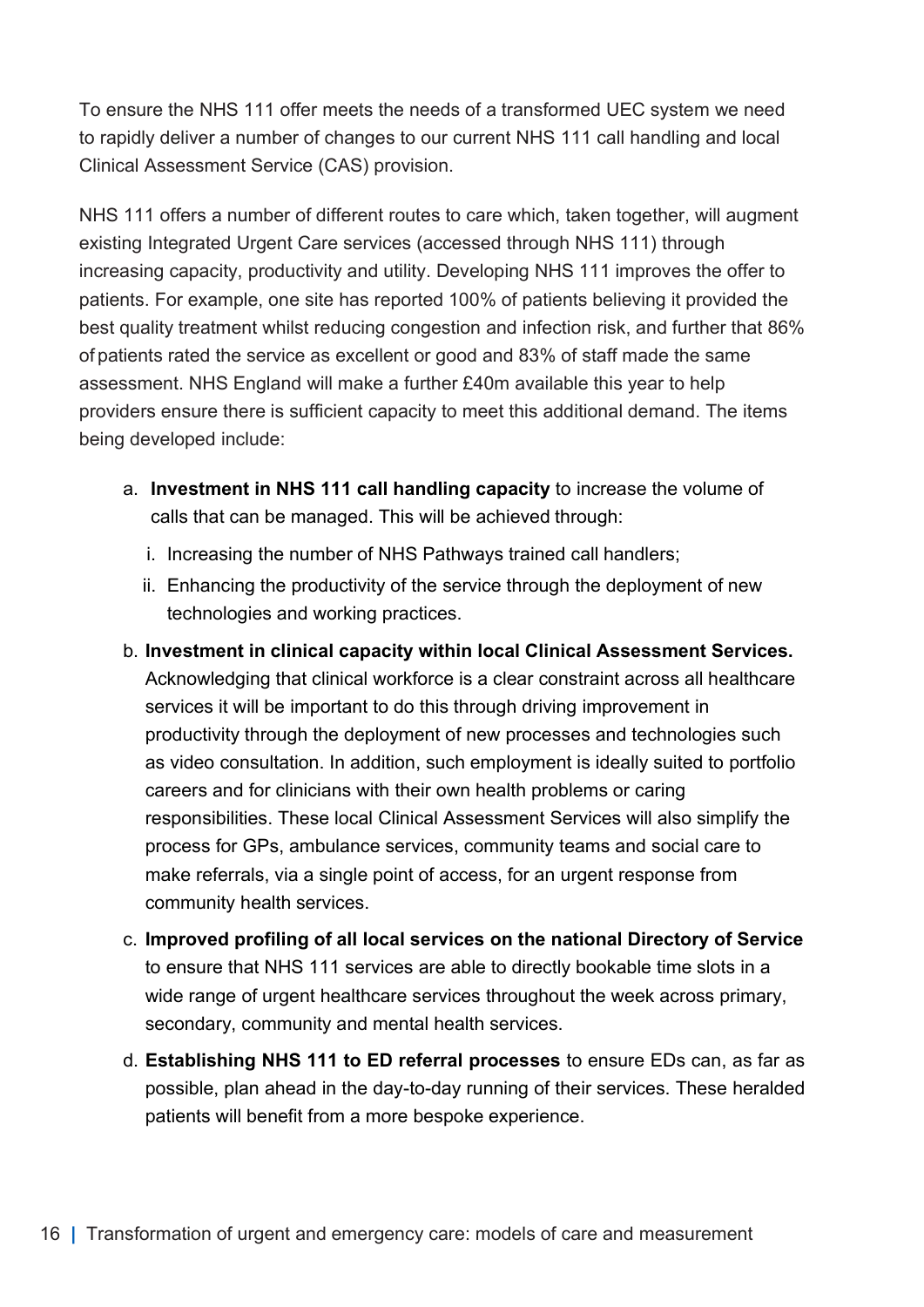- e. Development of processes and IT enablers to appropriately stream low acuity unheralded patients to alternative non-ED settings such as UTCs, general practice, pharmacy and community services to a greater extent, and with a more standardised approach, than is currently available through existing streaming models.
- f. Local comms to further encourage the use of NHS 111 as a remote triage service for the access of urgent care services.

At a national level there are also several initiatives that will be delivered for the benefit of all integrated urgent care systems. These include:

- g. Continued development of the NHS clinical decision support system 'NHS Pathways' to improve its utility and clinical effectiveness for NHS 111 callhandling staff.
- h. Development of other technologies, including video consultation services and Natural Language Processing, to improve the effectiveness of provider organisations and the experience for users of NHS 111 services.
- i. National coordination of comms to ensure messaging is consistent across the whole of England and, when all systems are prepared, the delivery of a national communications campaign.

The central premise is that the offer to patients must be an improvement on the status quo. NHS 111 already offers a means of accessing a wide range of urgent care services completely remotely. By further expanding this offer to include the full range of urgent primary, secondary, community and mental health services we will be able to move to a new model of access.

#### Measuring what is clinically relevant

We already collect and publish data on key measures for the performance of NHS 111.

As a fundamental part of the urgent and emergency healthcare system it is important that the performance of local NHS 111 services are properly reflected when considering system wide performance.

For remote access to healthcare services to work effectively, it is essential that there is the right amount of direct clinical input into NHS 111 interactions. This ensures that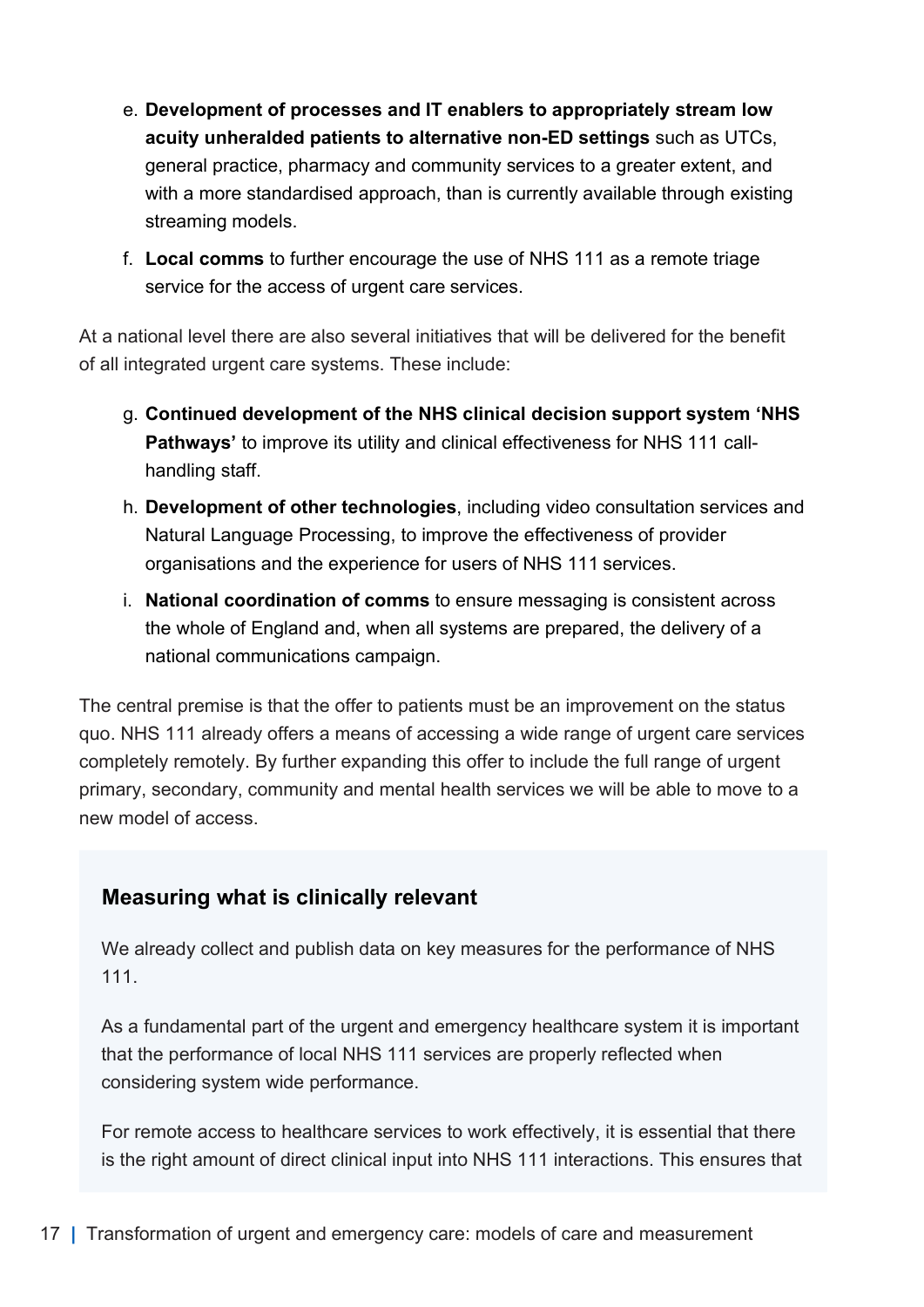patients are directed to the services that are most appropriate for their immediate needs. By ensuring this clinical input is in place we can maintain both public and professional confidence in the NHS 111 system.

With this in mind at a system level, it is important to consider "**percentage of** interactions with NHS 111 receiving clinical input".

As the remote access offer improves, we also must not overlook the importance of ensuring that increased utilisation and utility of remote access to UEC services is properly reflected when assessing the health of wider urgent and emergency care systems.

Both through service transformation and routine delivery, it is important that an inclusive approach is taken and to note that specific actions may be needed to support any groups of patients who might have unequal access to diagnosis and treatment. Further information is set out in "Implementing phase 3 of the NHS response to the Covid-19 pandemic<sup>8</sup>", highlighting the requirement to include measures of performance in relation to patients from the 20% most deprived neighbourhoods (nationally and locally, using the Index of Multiple Deprivation), as well as those from Black and Asian communities where data is available.

<sup>8</sup> Phase 3 of NHS Response to Covid 19 Pandemic

<sup>18 |</sup> Transformation of urgent and emergency care: models of care and measurement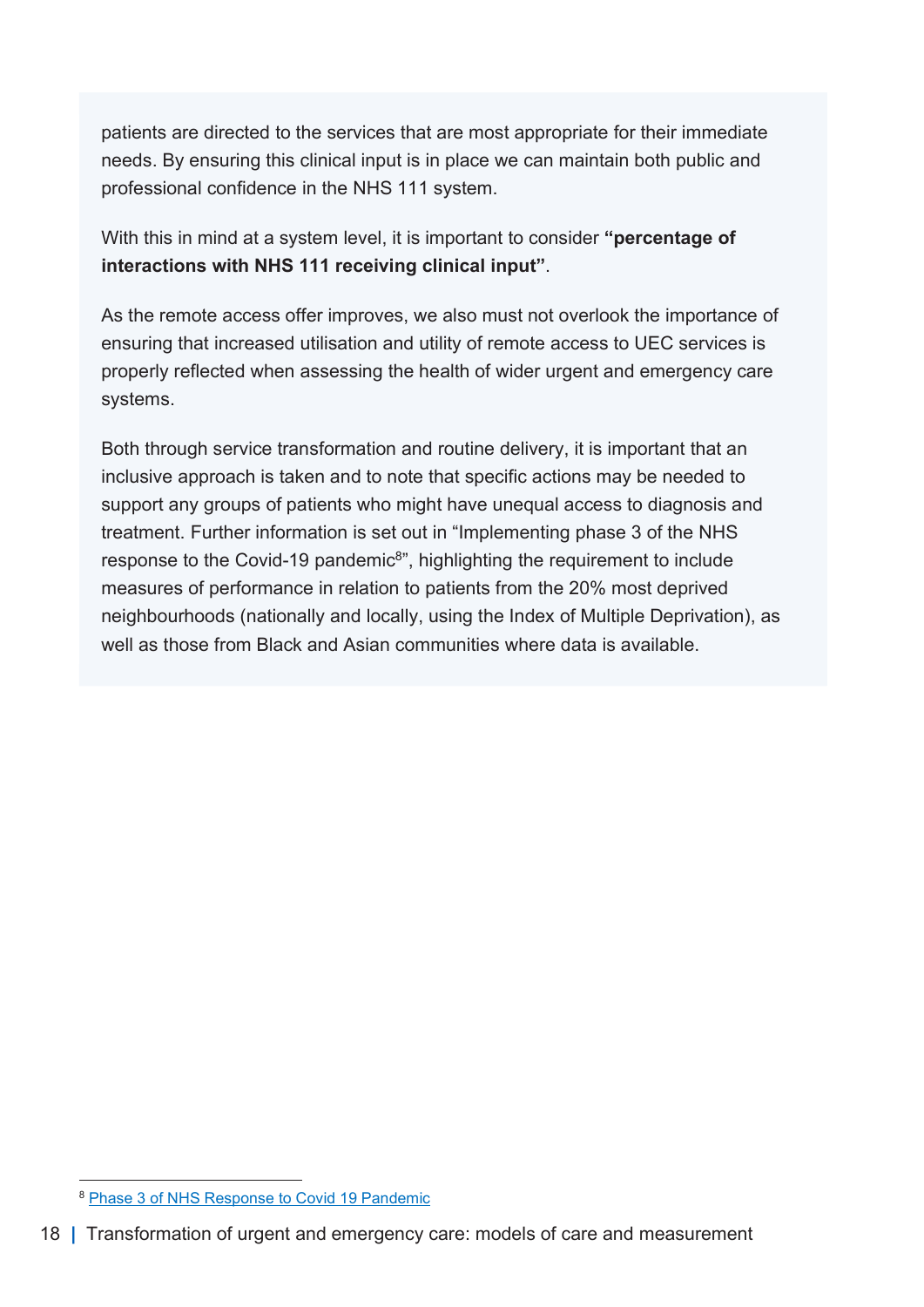### 4. 999 ambulance services: Optimising performance and reducing wider service pressures

Improving ambulance performance and providing a clinically appropriate response for patients are the key drivers for ambulance services; our work with ambulance services builds upon the highly successful Ambulance Response Programme (ARP), which resulted in the adoption of a new operating model in 2017 and the introduction of new ambulance performance standards that ensure the sickest patients get the fastest response and that all patients get the right response first time. Success has been based on extensive and ongoing partnership work with ambulance services, commissioners and stakeholders; not only to develop and implement the standards, but to offer continued support to the sector to drive improvement.

#### What this means for patients and the public

- Ambulance services are changing to work in different ways.
- This means that patients are treated by skilled paramedics in their own home, given advice over the telephone or taken to a more appropriate setting outside hospital.
- Delivering a safe reduction in ambulance conveyance means that patients are only taken to hospital if that's the right place for them.
- This delivers an improved service for patients through treatment closer to home.
- It also keeps people safe from the risks of transmission of Covid-19.
- A new set of data being developed will enable us to see the whole patient journey, leading to better care.
- Identifying ambulance codes that can safely be reviewed by a clinician before an ambulance is despatched will also offer a more consistent patient response.

Further to this, Lord Carter's report 'Operational productivity and performance in English NHS Ambulance Trusts: Unwarranted variations<sup>'9</sup>, published in 2018, set out recommendations for ambulance to reduce unwarranted variation in areas including

<sup>9</sup> https://NHS Ambulance Trusts: Unwarranted variations 2018 /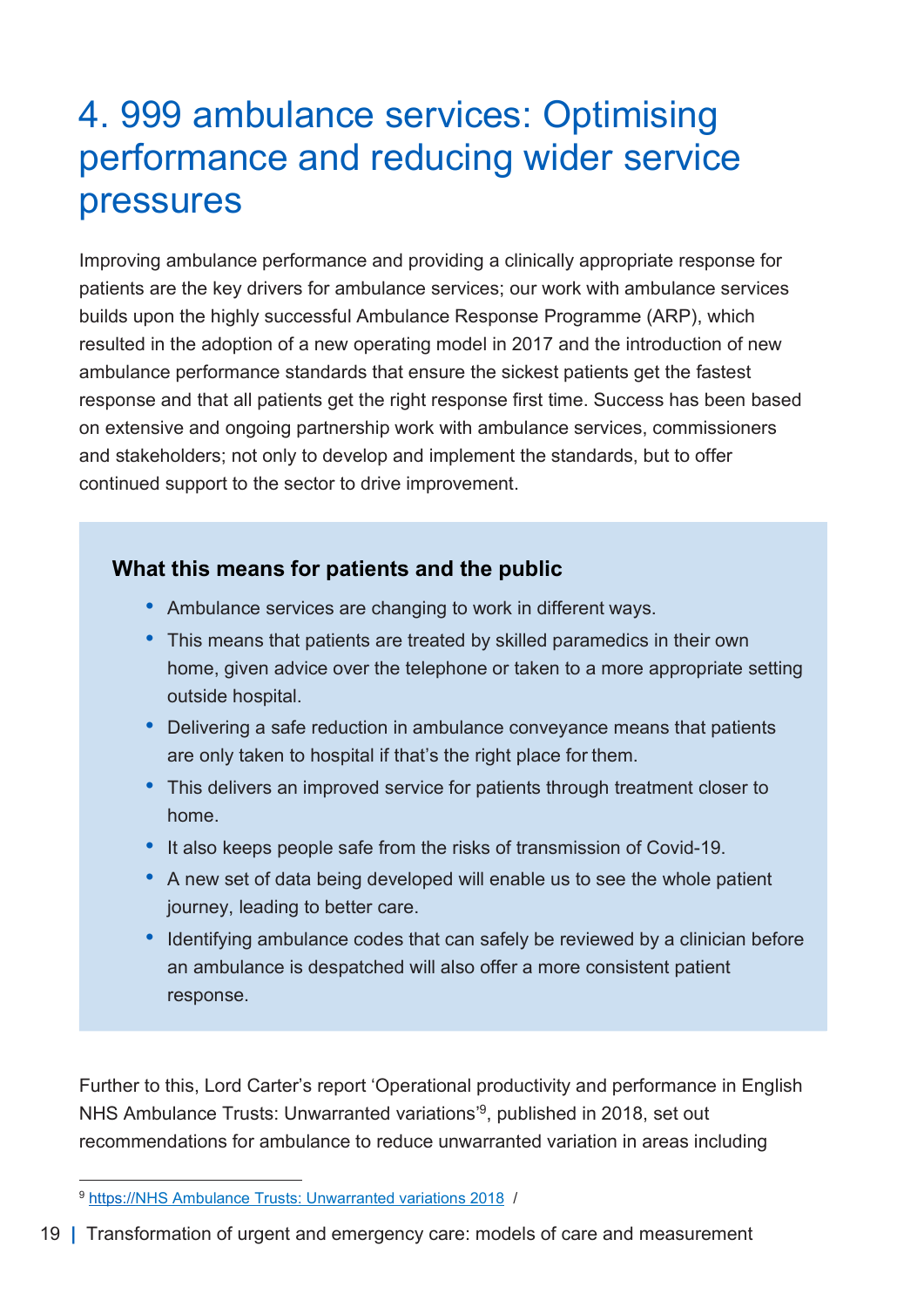productivity, workforce, fleet, control centres, use of technology and optimising nonclinical resource. Progress continues at pace, with the vast majority of recommendations delivered; we have agreed a standard specification for ambulance fleet, launched the Model Ambulance portal to routinely provide operational productivity and performance benchmarking data, and introduced 'Disaster Recovery Standards' to improve control centre resilience.

To improve patient experience, and building on the ARP operating model, we have worked with ambulance services and commissioners to gradually increase the proportion of 999 calls that can be managed without dispatch of a paramedic, and have also increased the proportion of calls that can be dealt with by a paramedic without conveyance of the patient to hospital. Through the pandemic, and linked to changes in demand and patient behaviour, we saw a sharp reduction in conveyance to EDs; whilst this trend has been reversed our continued ambition<sup>10</sup> is to maximise the use of these 'Hear and Treat' and 'See and Treat' Pathways for 999 demand, to support a sustained reduction in the number of patients conveyed to Type 1 or 2 EDs. This includes increasing pathways for conveyance to settings such as urgent treatment centres or same day emergency care services.

#### Measuring what is clinically relevant

Ambulance Quality Indicators, as revised through the ARP, are published on a monthly basis, alongside Clinical Outcomes for patients who present to 999 with cardiac arrest, STEMI heart attack, stroke and sepsis.

When looking at system-wide performance, it is important to reflect two of the key aspects of ambulance performance as measures of the efficiency of pre-hospital response:

- 999 category 2 Response Time 90th centile. Category 2 calls are emergency calls, excluding those that are immediately life threatening. Some conditions feature in 'Critical Time Standards' (p.32) so this ensures that those patients are appropriately managed from the moment 999 is dialled.
- Conveyance rates to Emergency Departments by 999 ambulances Reducing avoidable conveyance to Emergency Departments is a key contributor to avoiding nosocomial infection, and alternative pathways of care including treatment at scene, referral to appropriate services or conveyance to an alternative care setting can all reduce conveyance

20 | Transformation of urgent and emergency care: models of care and measurement

<sup>10</sup> https://aace.org.uk/safely-reducing-avoidable-conveyance-programmes/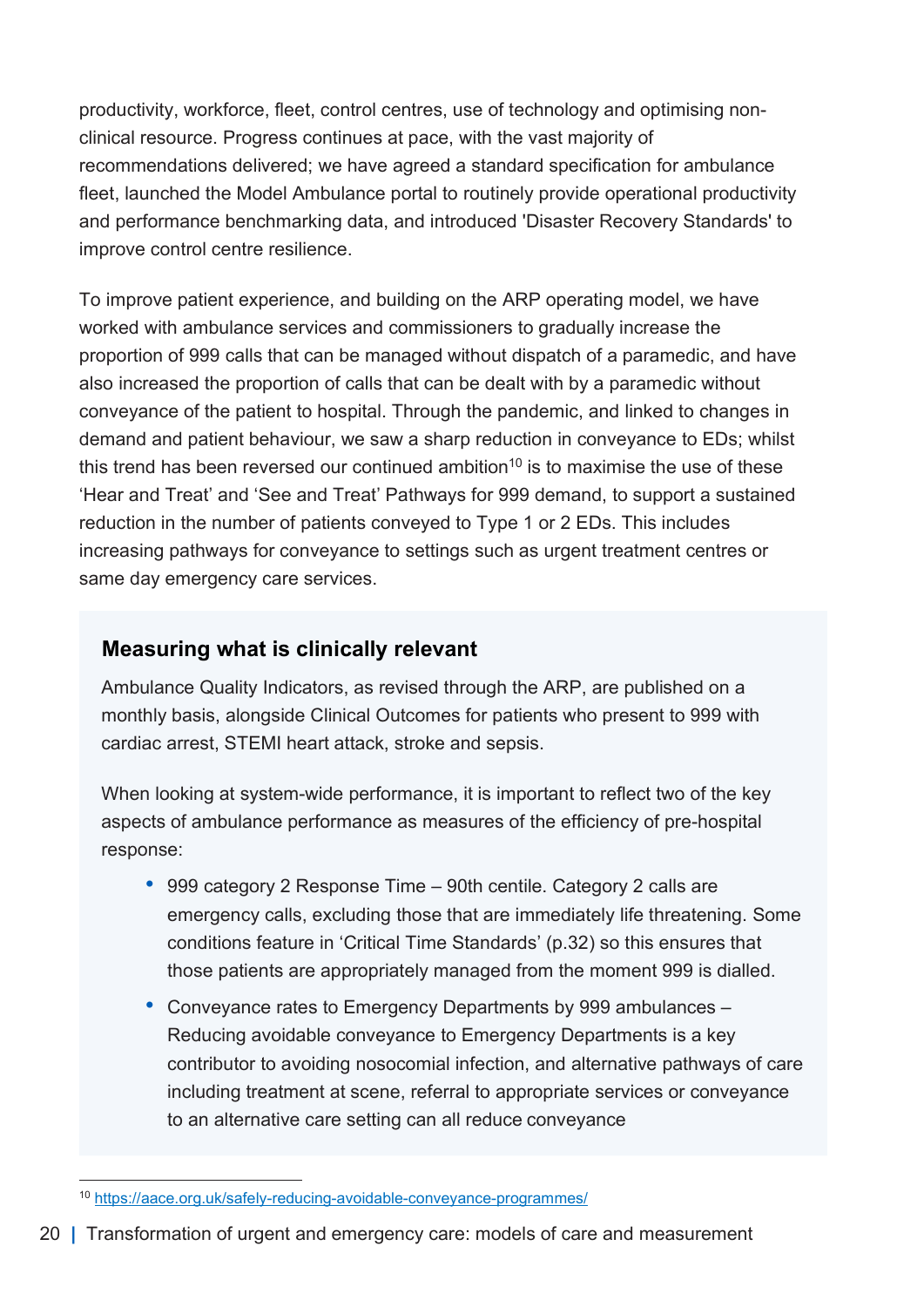### 5. Urgent Treatment Centres: Improving access, capacity and capability

Urgent Treatment Centres (UTCs) are a fundamental part of the NHS 111 First offer, enabling face-to-face interaction where clinically necessary and enabling booked appointments for those patients with urgent care needs that do not need to be seen in an ED. The national roll out of the UTC model has almost concluded, and we are now looking at how to develop this core element of the UEC offer further.

#### What this means for patients and the public

- Urgent Treatment Centres (UTCs) are an important part of the changes being made to emergency care. They provide treatment for non-emergency patients, avoiding the need for them to wait in Emergency Departments for treatment when they don't need to be there. This also helps EDs to focus on the patients that need more urgent help.
- The NHS is building the ability of UTCs to make booked appointments for patients, to treat ambulance patients, and make more use of video consultations so more patients can be treated at home.
- Patients will have easier and speedier access to their urgent and emergency care service as patients will be able to book same day appointments at their UTC through NHS 111.
- Patients will benefit from an urgent and emergency care service that works well together.

As well as increasing capacity of booked appointments, we are asking systems to make better use of the capability of UTCs. There is additional scope for ambulance services to convey patients to UTCs rather than ED when this would be clinically appropriate; ambulance crews need to be confident that the UTC is prepared to receive such patients and systems should have pathways in place to support this, with an accurate Directory of Services that reflects a consistent patient offer.

In addition, there is scope to maximise use of video consultation technology, with two main opportunities. First, patients could be referred to clinicians in the UTC for a video consultation following referral from NHS 111; this may avoid a face-to-face appointment. Clinicians within the UTC setting could be available as part the NHS 111 Clinical Assessment Service to support this kind of access. Secondly, where further clinical

21 | Transformation of urgent and emergency care: models of care and measurement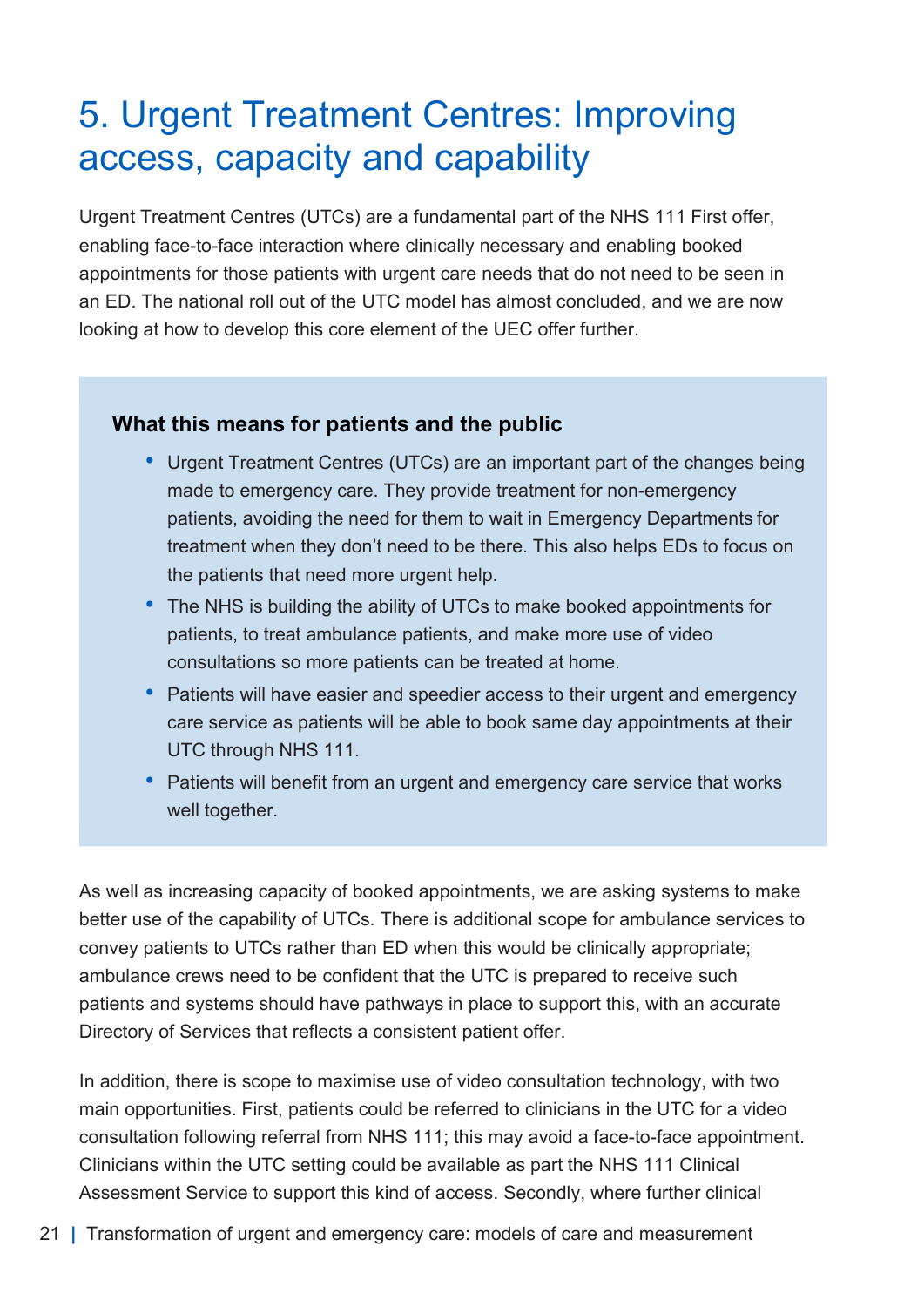advice is required from secondary care during a face-to-face appointment, systems should be establishing referral pathways for access to a rapid video consultation with, for example, acute medicine, frailty services, Same Day Emergency Care and emergency medicine consultants.

#### Measuring what is clinically relevant

The CRS recommends that all Urgent Treatment Centres should record activity and patient information on the ECDS (Emergency Care Data Set), enabling improved understanding of performance and patient acuity. As part of activity reporting, the number of booked appointments, as opposed to walk in activity, is integral to understanding uptake of this key driver of patient change.

Mean Time in Department for non-admitted patients is an important indicator for patient experience in an Urgent Treatment Centre and could serve as the headline performance measure for these services.

#### What this means for patients and the public

- Patients presenting at hospital with relevant conditions can be rapidly assessed, diagnosed and treated without being admitted to a ward, and if clinically safe to do so, will go home the same day their care is provided  $-$  a much better experience for the patient.
- If emergency departments become too crowded it is harder to provide urgent care to patients who need it, and the risk of catching Covid-19 is higher.
- To help patients flow in and out of hospital better, the NHS is increasing the number of patients who can receive the care they need and be sent home without being admitted to hospital overnight.
- This is better and more convenient for patients, and it also means there will be more hospital beds available for those who really need them. This helps those patients to move out of the ED more quickly and stops it from being too crowded.
- The NHS will also take other steps to make sure EDs don't become too crowded in winter, including redirecting patients with less urgent needs to receive care in other places such as GPs or Urgent Treatment Centres.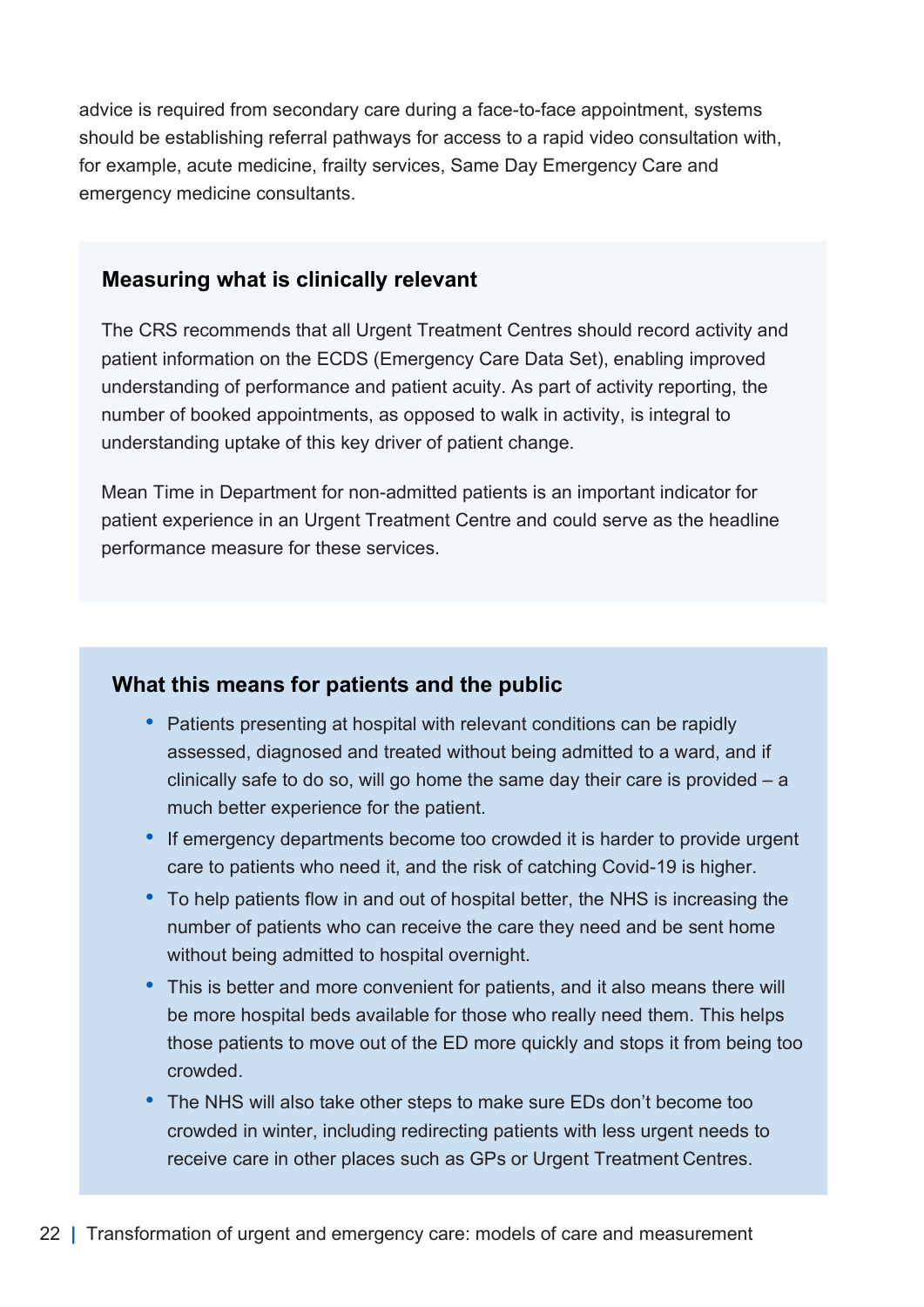### 6. Improving flow through hospitals: Emergency Departments and Same Day Emergency Care

Over recent years we have seen emergency departments come under increasing pressure. Our staff are delivering expert care to more people than ever before: twentytwo million attendances were completed within four hours in 2018/19, 29% more than when the standard was introduced in 2004/05. But rising numbers have led to increased crowding and congestion, not just during the winter months but throughout the year. The increasing acuity of complex patients and the ability to provide more advanced care in ED has contributed to this challenge.

We know that good patient flow is critical to improving care for patients in ED – this means the flow of patients into, through and out of the department. Good patient flow prevents ambulances queuing outside of hospital EDs, prevents overcrowding of departments with resultant risk of corridor care, nosocomial infection and reduced quality of care for patients, and prevents delays in patients being discharged or admitted to a bed on the appropriate ward for ongoing care.

Delays in ambulances handing over patients to the care of the ED results in the risk of preventable harm for patients in the community by increasing ambulance response times. It is critical that acute trusts always accept handover of patients within 15 minutes of an ambulance arriving at the emergency department (ED) or other urgent admission facility.

Rapid meaningful initial clinical assessment of the needs of all patients, including those who do not arrive by ambulance, is fundamental to our offer to patients, giving assurance that care will be prioritised to those most in need. This may include streaming to a more appropriate care setting, such as a UTC or primary care facility, and trusts should have systems in place to safely stream patients who do not require ED care to an alternative service supported by robust clinical governance arrangements.

In order to be meaningful an assessment should be tailored to a patient's presentation. For some patients this will mean some form of physical examination and the recording of vital signs. For other, less acute, patients this may be a more straightforward assessment based on a brief recording of presenting symptoms, and medical history and risk factors. Whichever approach is appropriate, the assessment will inform the next stage of treatment, be that diagnostic tests or another identified intervention.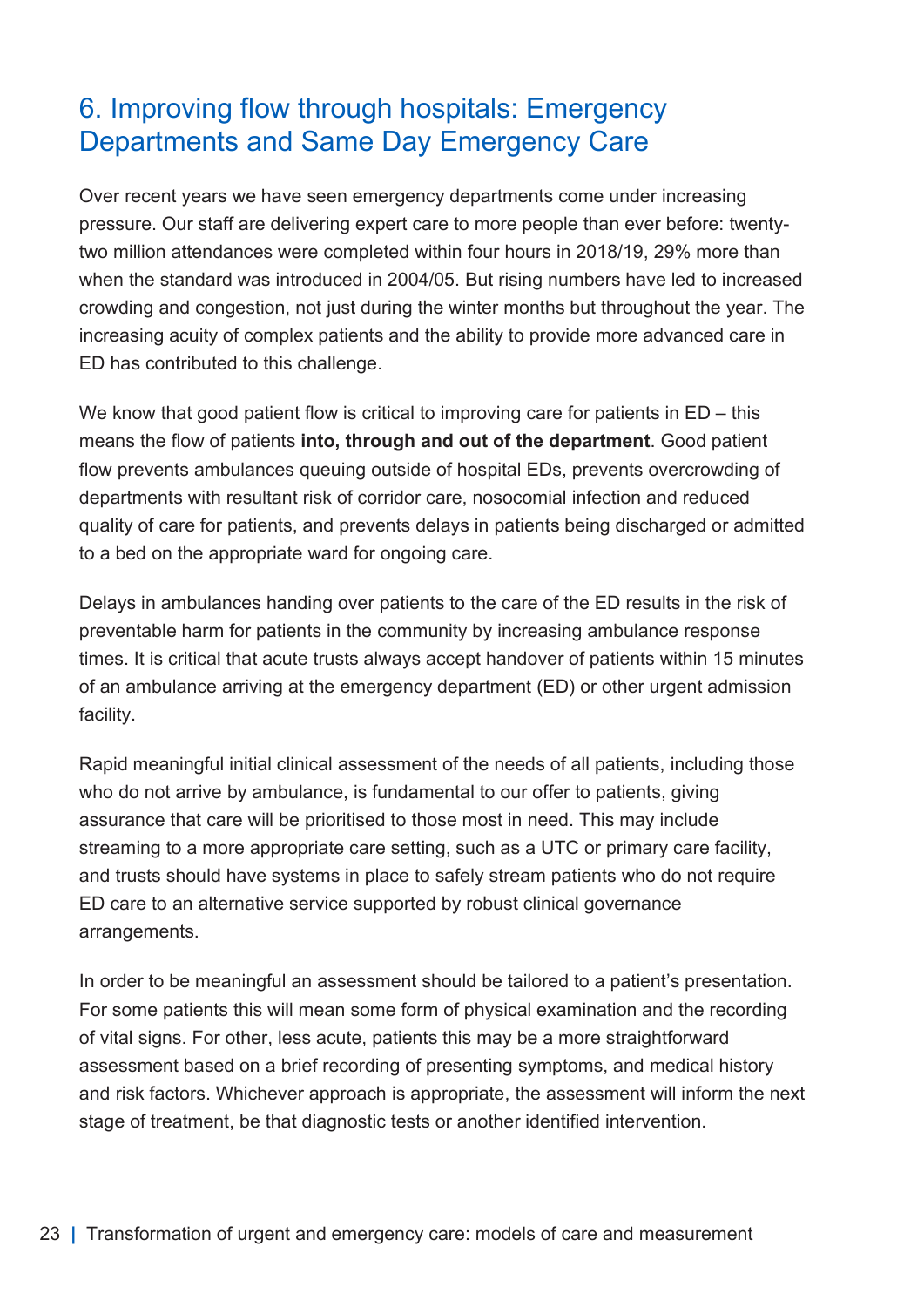Flow out of the emergency department is dependent on two aspects – discharge or admission as soon as possible after the patient is ready to proceed from the ED, and availability of a bed when this is required. Timely discharge and admission are key to the patient experience and clinical outcomes in ED; hospital occupancy is addressed in Chapter 6.

The majority of patients who present to ED can be safely discharged home once they have been assessed and treated and do not require acute inpatient care. Current best practice enables many patients who would hitherto have been routinely admitted to now be managed via Same Day Emergency Care (SDEC) non-admitted pathways, e.g. pulmonary embolus, transient ischaemic attack, some pneumonias. Ensuring that there is sufficient capacity to manage these patients on an SDEC basis will reduce occupancy pressures and benefit all patients irrespective of whether they are admitted or managed via SDEC. In addition to the development of dedicated SDEC services, it is also true that these advances in care mean that, in some cases, it is now preferable to spend slightly longer in an ED if it results in a patient being discharged home – or into the care of another healthcare service – rather than be admitted into hospital at all.

SDEC services treat a wide range of common conditions, including headaches, deep vein thrombosis, pulmonary embolus, pneumonia, cellulitis and diabetes. The types of conditions that can be managed through SDEC will vary depending on the hospital and needs of the local population. Most SDEC services are provided by acute medical units and hospital medical and surgical teams, so close working between them and ED teams is essential to providing safe and effective SDEC.

Increasing adoption of both SDEC and associated acute frailty services has reduced avoidable admissions to hospital. Systems must now build upon this by adopting a consistent, expanded, model of SDEC provision for all providers with a Type 1 Emergency Department.

Patients who require onward admission into hospital will usually require a longer spell in ED than those who can be discharged. This time is required to undertake multiple diagnostics, initiate first-line treatments, arrange specialty assessment and organise an appropriate inpatient bed. While we expect these patients to spend slightly longer in ED, there is also evidence that when admitted patients spend too long in EDs it can compromise their clinical outcomes. We therefore need to ensure there is a steady flow of patients out of ED and into hospital inpatient beds.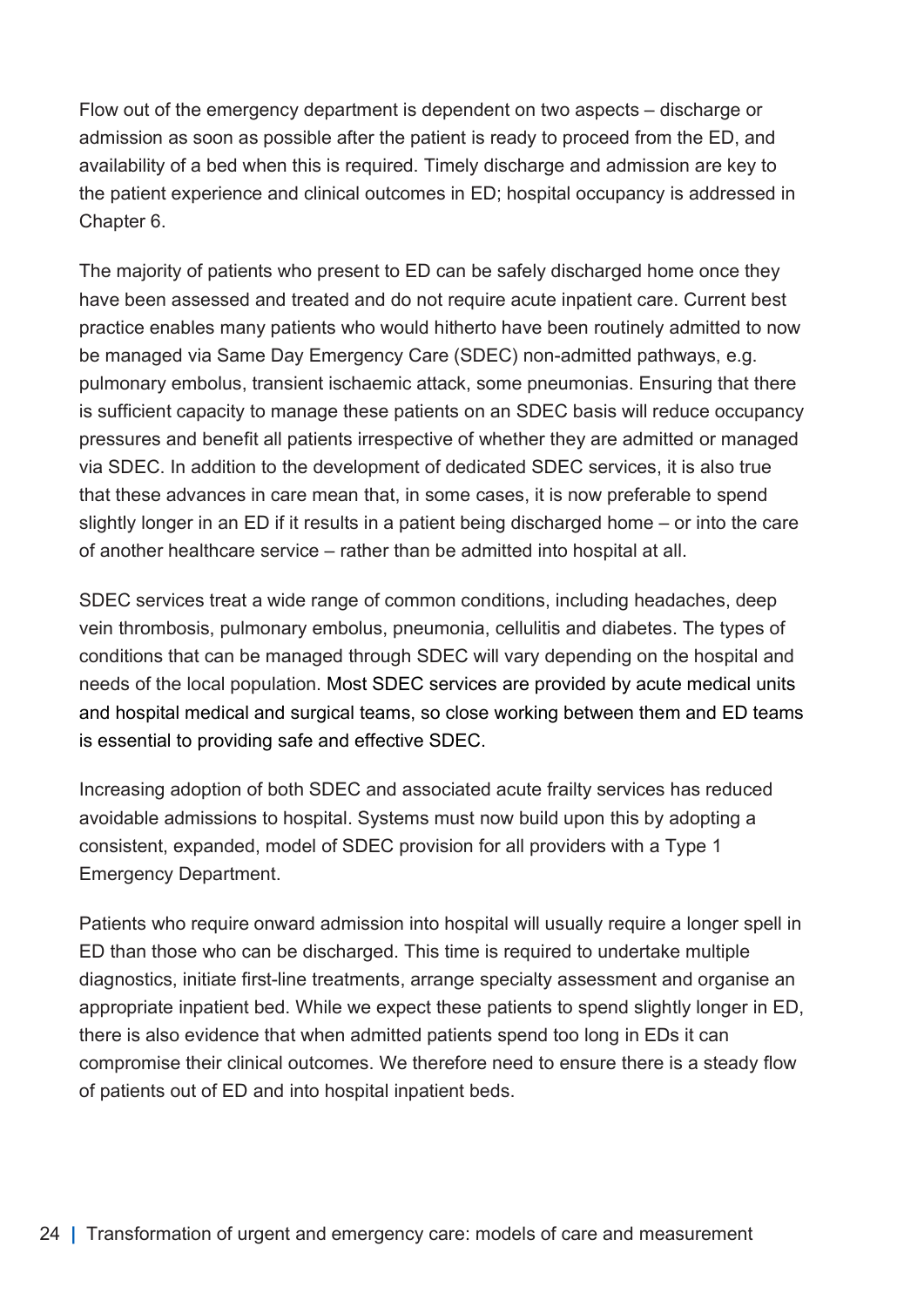#### Measuring what is clinically relevant

There are key indicators that should form the heart of an acute trust's measure of performance; we propose to include the following in the system wide bundle of measures:

- a. Hospital handover delays this is a measure of efficiency and flow into Emergency Departments. It is essential that patients can be quickly transferred into the care of hospital teams to ensure that treatment can be initiated quickly, and ambulances can be released back onto the road in order to deal with new emergencies
- b. Time to Initial Assessment this is a measure of efficiency of streaming and triage of patients. This provides assurance that patients' needs are quickly assessed and in order that they may be treated in the right place and at the right time.
- c. Mean Time in Department for non-admitted patients this is a measure of efficiency of urgent and emergency care services. While we want to ensure the sickest patients are treated most quickly, it is also important to ensure that efficient services are provided for patients who do not require admission into hospital. This is important in ensuring departments do not become crowded.
- d. Percentage of patients spending more than 12 hours in A&E there is no valid reason why any patient should spend more than 12 hours in an A&E department. Any incidence of patients spending this length of time in A&E is suggestive of wider system problems as patients are unable to be transferred to services more appropriate for their needs.

#### Investment in urgent and emergency care capacity

Many of our emergency departments have not had sufficient capacity to ensure the smooth flow of patients through the peaks of winter. While avoiding ED attendances by providing alternative services is essential in mitigating crowding, it is not enough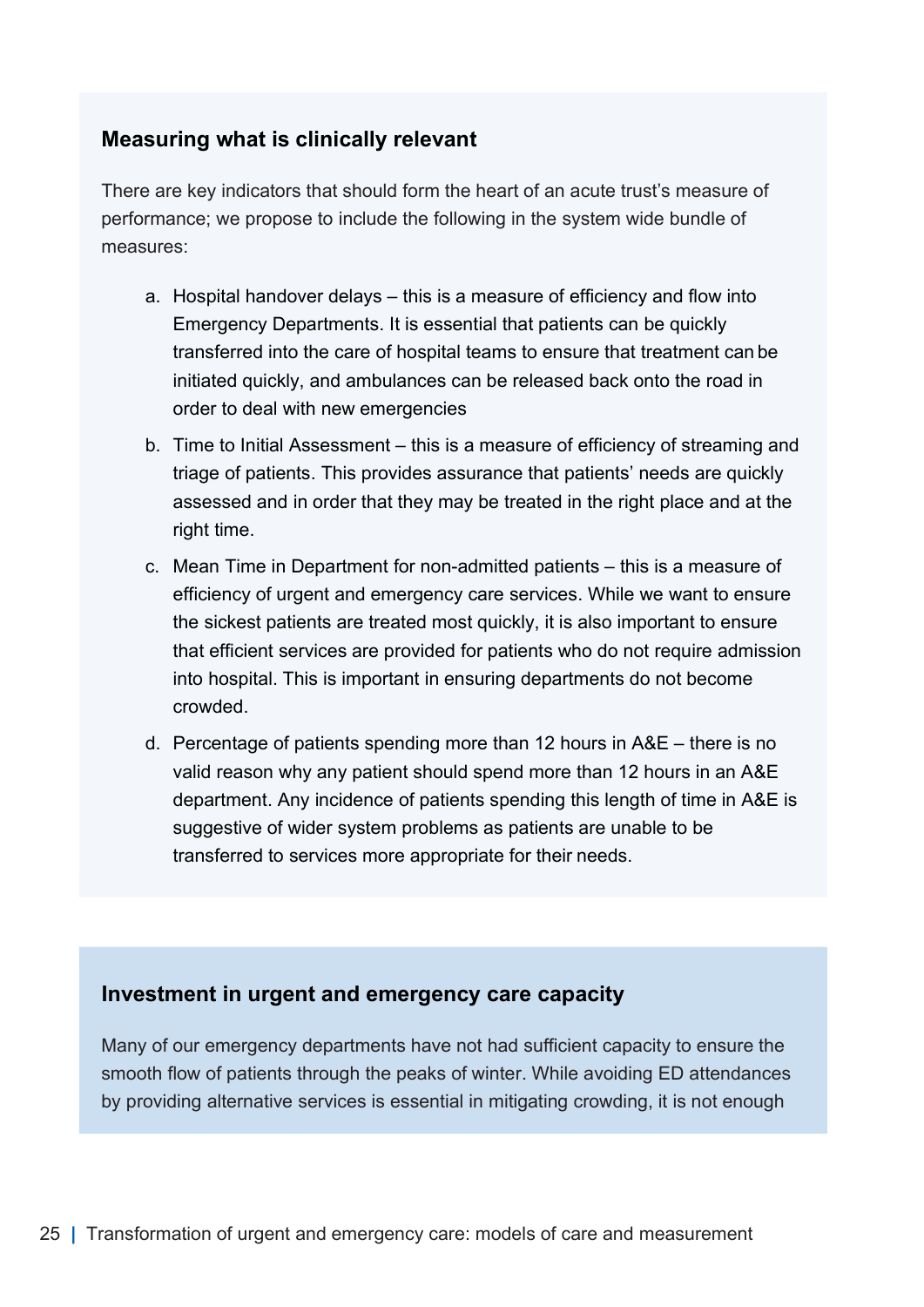on its own. We must also ensure that departments are the right size and configuration to treat the sickest patients who require admission to hospital.

The Government has made a £450m investment across 140 trusts to enable them to prepare ahead of winter this year. This investment is focused on immediate and necessary changes to prevent nosocomial infection, and to improve flow through emergency departments by increasing the capacity and capability of EDs and urgent treatment centres, providing priority admission units and expanding activity in same day emergency care.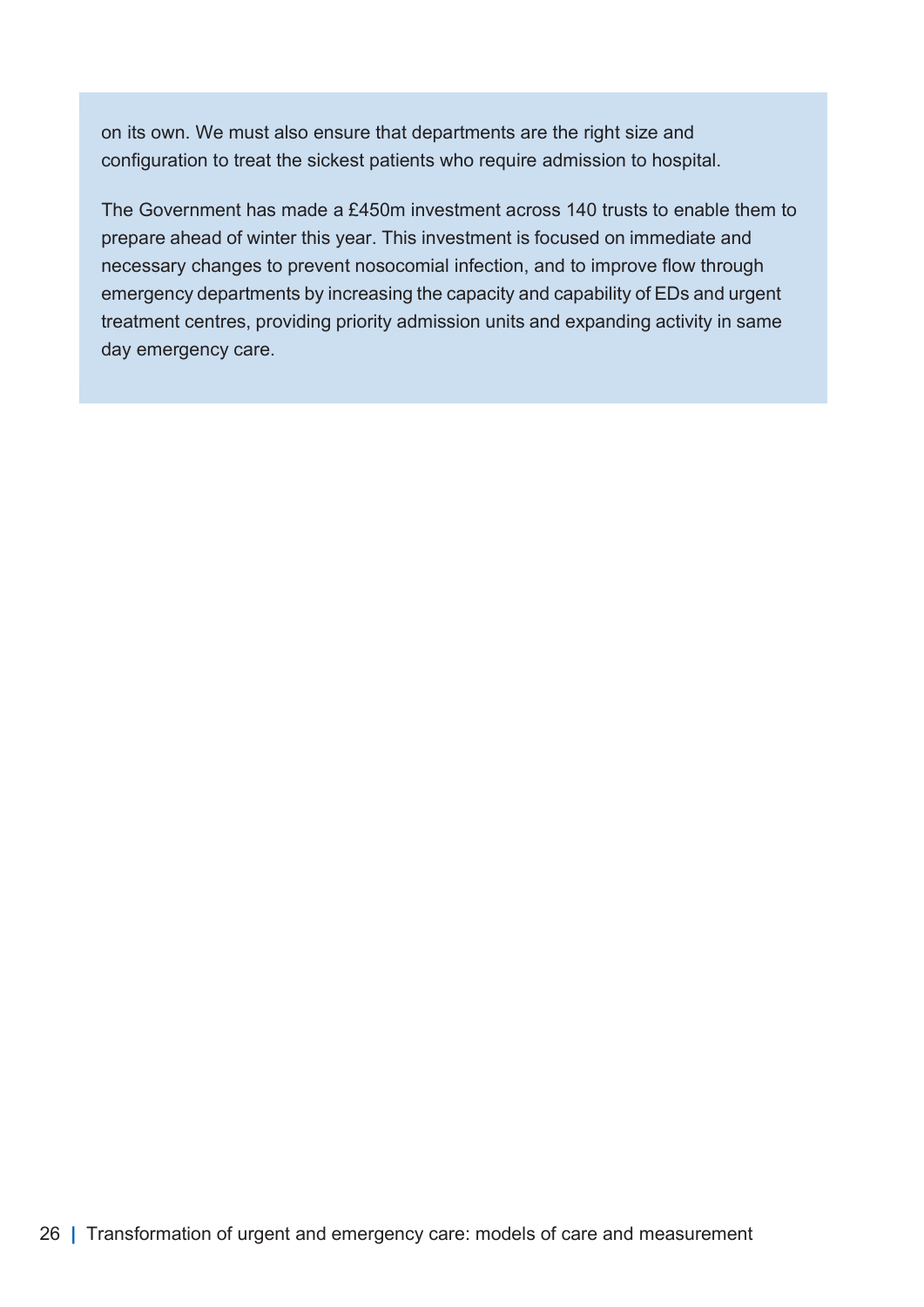### 7. Managing hospital occupancy

Managing levels of occupancy within acute hospitals, so that hospital capacity is only used by patients who need it, is critical to ensure a bed is available for those patients who need to be admitted in order to receive urgent treatment. Ensuring the right capacity is available is reliant both upon in-hospital processes that safely reduce the length of time that patients stay in an acute hospital, and upon 'discharge processes' which support the timely discharge of people back home where possible or into rehab or residential settings when necessary.

#### What this means for patients and the public

- To make sure that hospital beds are available for people who need them, the NHS will make sure that patients do not stay in hospital any longer than they need to.
- Hospitals need to make sure that patients have the help they need to go home, like social care or ongoing treatment outside of hospital.
- The NHS will publish new guidelines for hospitals to follow to help ensure that patients can leave hospital when they are ready.

#### In-hospital reduction in length of stay

Since Covid-19, reducing length of stay and bed occupancy has been, and continues to be, a key element of the strategy to free up acute capacity. This has meant in large part the continuation of longstanding efforts to reduce occupancy levels across all acute hospitals. The predicted levels of Covid-19 pandemic demand and the risk of the NHS being overwhelmed by lack of acute capacity provided significant new energy and focus to these existing challenges, along with the release of the national discharge guidance that set out a series of recommendations for systems to implement.

We know that many individuals who are discharged from acute hospitals require no further formal support from health or social care providers. It is essential that this cohort has a swift and timely discharge from hospital, not least as this will likely have a positive impact through avoiding the need for a package of care further down the line (e.g. due to deconditioning). A forensic focus on in-hospital process delays and subsequent improvement is expected to drive down length of stay in this cohort.

Through Covid-19 we have seen the successful deployment of Clinical Criteria to Reside as part of daily ward rounds, but we know there is variation both in use of the criteria and in the length of stay of this cohort. A priority is for the criteria to be deployed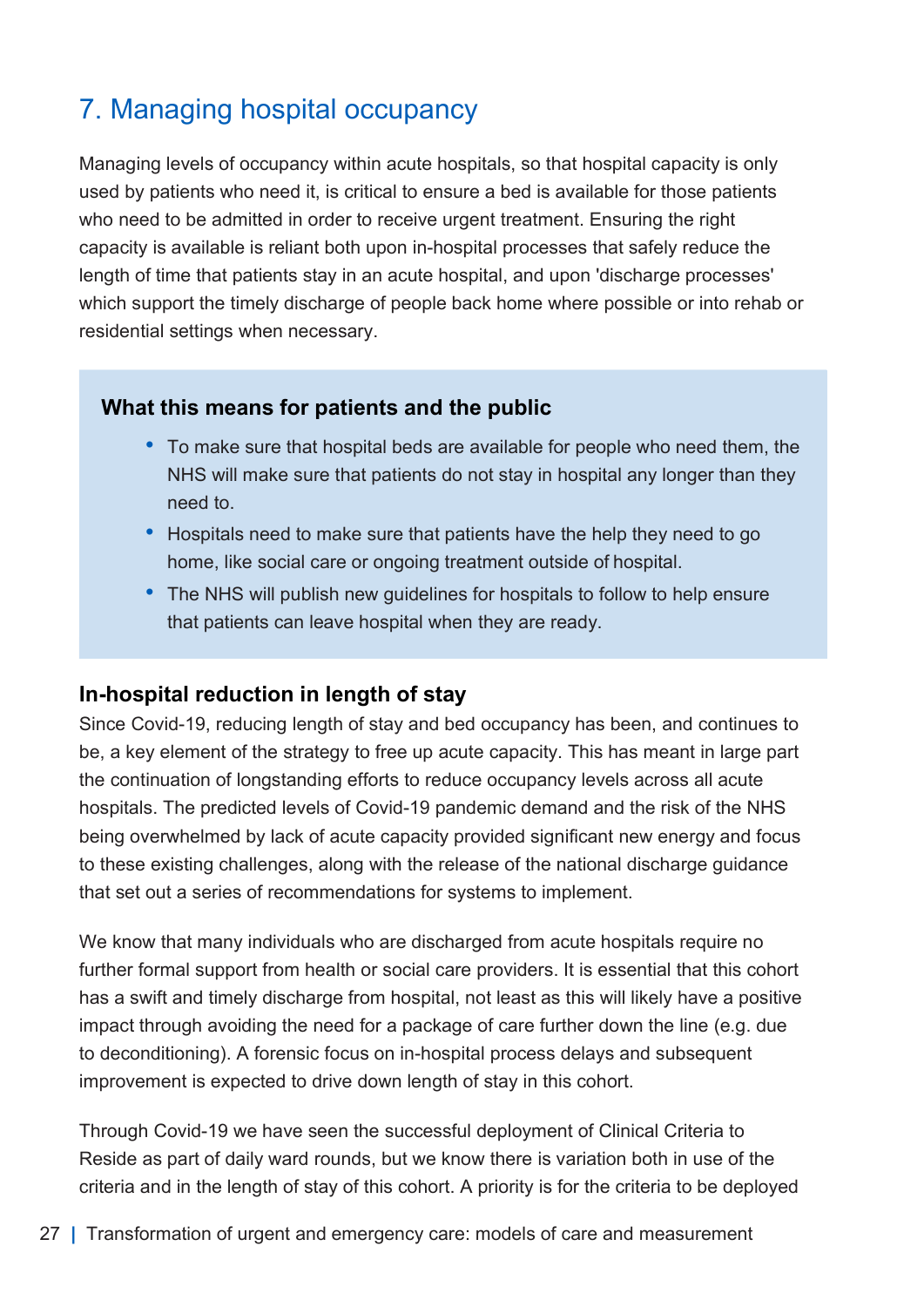in every trust, ensuring only those who still benefit from ongoing acute care remain in hospital.

High quality data are critical for local and national understanding; we will work with trusts to improve data quality in the short term, and in the longer term to design a system that supports an end-to-end discharge planning process drawing on data from both acute and community sectors.

#### Discharge and community response

For those individuals that don't meet the Clinical Criteria to Reside, robust discharge processes are required to ensure that people are able to leave hospital when clinically safe and appropriate to do so, enabling them to receive ongoing care needs or the appropriate end-of-life care they require out of hospital.

For those with ongoing requirements, community capacity is fundamental to our model. Supporting people to go home is the default pathway (in consultation with the patient or family), with alternative pathways for people who cannot go straight home.

The NHS Long Term Plan set out plans for urgent community response services and reablement; these remain integral parts of preventing hospital admission direct from ED. Urgent community response (UCR) services are an integrated service provided by a multi-skilled team providing urgent community response within two hours to deteriorating patients to support their recovery and prevent hospital admission where possible.

Community health services crisis responsiveness should be enhanced in line with the goals set out in The NHS Long Term Plan. Over the coming winter the aim is for urgent community response to be in place 7 days a week, and we continue to work with, and share the learning from, the 7 UCR accelerator sites covering 10% of the population to achieve the national standard by 2022. We are also exploring how NHS 111 can help simplify the process for GPs, ambulance services, community teams and social care to make referrals to these services via a single point of access.

Taken collectively, these initiatives will reduce the demand on acute beds, improve outcomes for patients as well as patient experience, and improve system working across acute, community and social care.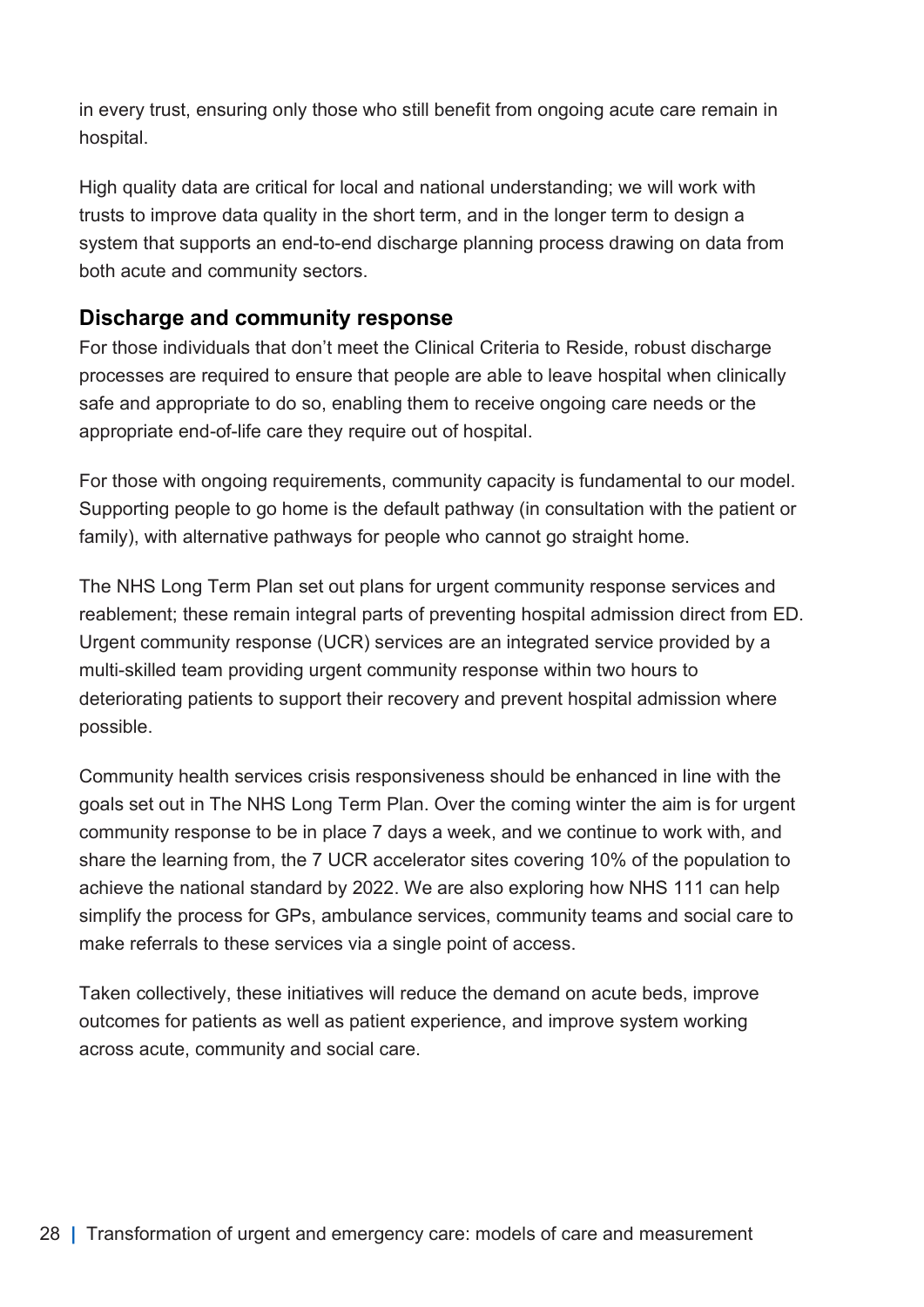#### Measuring what is clinically relevant

Average Length of Stay (ALoS) has been used for a number of years as an important operational driver of overall hospital occupancy. We will continue to monitor both ALoS and the number of patients experiencing extended LoS (>14 days) with the intent of understanding both enablers and barriers to maintaining reductions in ALoS.

While not direct measures of hospital occupancy or the effectiveness of local discharge processes, there are important indicators that we will begin to monitor that tell us about the flow of patients through the hospital inpatient system and back into the community:

- a. Mean Time in Department for admitted patients this is a measure of efficiency of hospital services. It is important that those patients requiring ongoing acute hospital care spend no longer in emergency departments than is necessary.
- b. Clinically Ready to Proceed this is a measure of the time taken from the point at which it is agreed a patient is 'clinically ready to proceed' from ED, and when they actually leave ED. Capturing this metric aims to avoid patients being kept in ED for too long after they are judged ready to leave. It has been identified by clinicians in acute trusts and the Emergency Medicine GIRFT programme as a useful measure to act as an operational lever to manage patient flow through the department. In order to ensure patients receive timely onward care and to reduce crowding in departments it is vital that there is continuous flow out of Emergency Departments into acute/ general medical and specialty services. This is only achievable if there is sufficient flow out of the hospital to ensure that the right kind of bed is always available to new patients when they need them.
- c. Percentage of patients spending more than 12 hours in A&E as referenced in the previous chapter, while this measure is focused on the amount of time spent in emergency departments, ensuring that patients do not have these extended stays is the responsibility of the whole hospital and wider UEC system.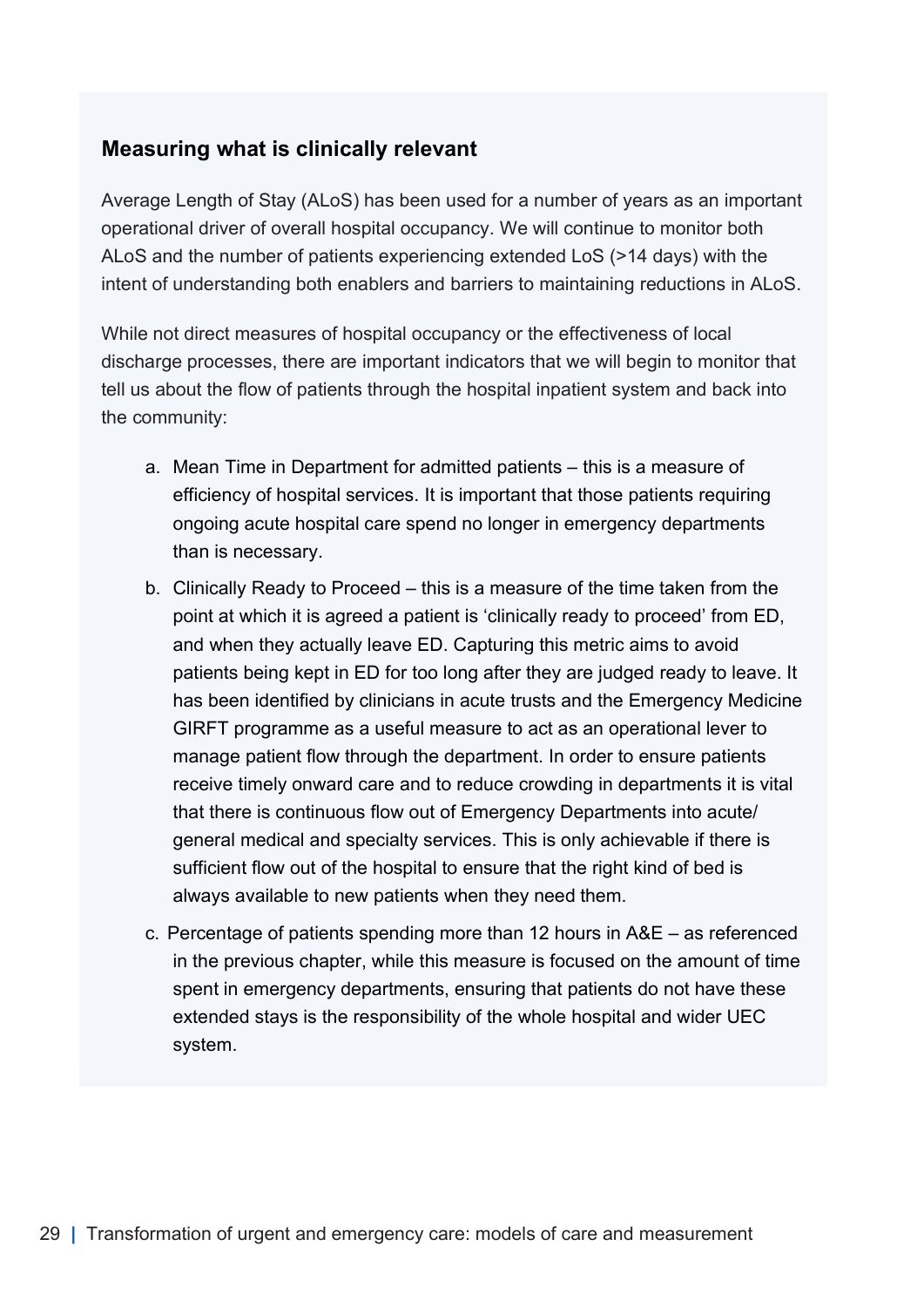### 8. Measuring performance in a transformed system

Covid-19 has highlighted the need to introduce standards that reflect – and drive improvement in – the flow of patients requiring urgent and emergency care. National polling by Healthwatch in October 2019 and subsequent discussions as part of the review with patients in emergency departments confirmed that time alone does not dictate how people feel about their experience of Accident & Emergency services.  Other factors are important, such as communication, attitude of staff, integration with ambulance services, NHS 111 and general practice.  It also shows that patients are willing to wait longer if it means critically ill patients are treated more quickly, and that they receive the care they need and clear communications from the outset.

#### What this means for patients and the public

- a. In 2005, when the four-hour standard was introduced, it provided a good tool to improve care.
- b. The four-hour target focuses on only one part of a now much more complex range of urgent services for patients, including ambulance care, UTCs and 111.
- c. The new measures make transparent that a whole organisation approach is needed, particularly through the 'ready to proceed' measure which will ensure that the patient is the right place for the next stage of their care.
- d. They mean that every patient is moved to the next stage of their care as soon as they are ready.
- e. The standards include making sure that the most urgent patients receive the help they need most quickly, including those with a suspected stroke or heart attack, while all patients are seen in an acceptable timeframe.
- f. There are 10 new standards in total you can see them page 32.
- g. The NHS has tested the new standards for urgent and emergency care, ensuring they reflect your experiences from calling NHS 111 or 999 through to assessment, treatment and the total time you spend receiving urgent and emergency care. More detail on what they mean for you is set out in each chapter.
- h. The NHS is consulting on these standards. Details on how you can respond are given in the 'Your Views' section.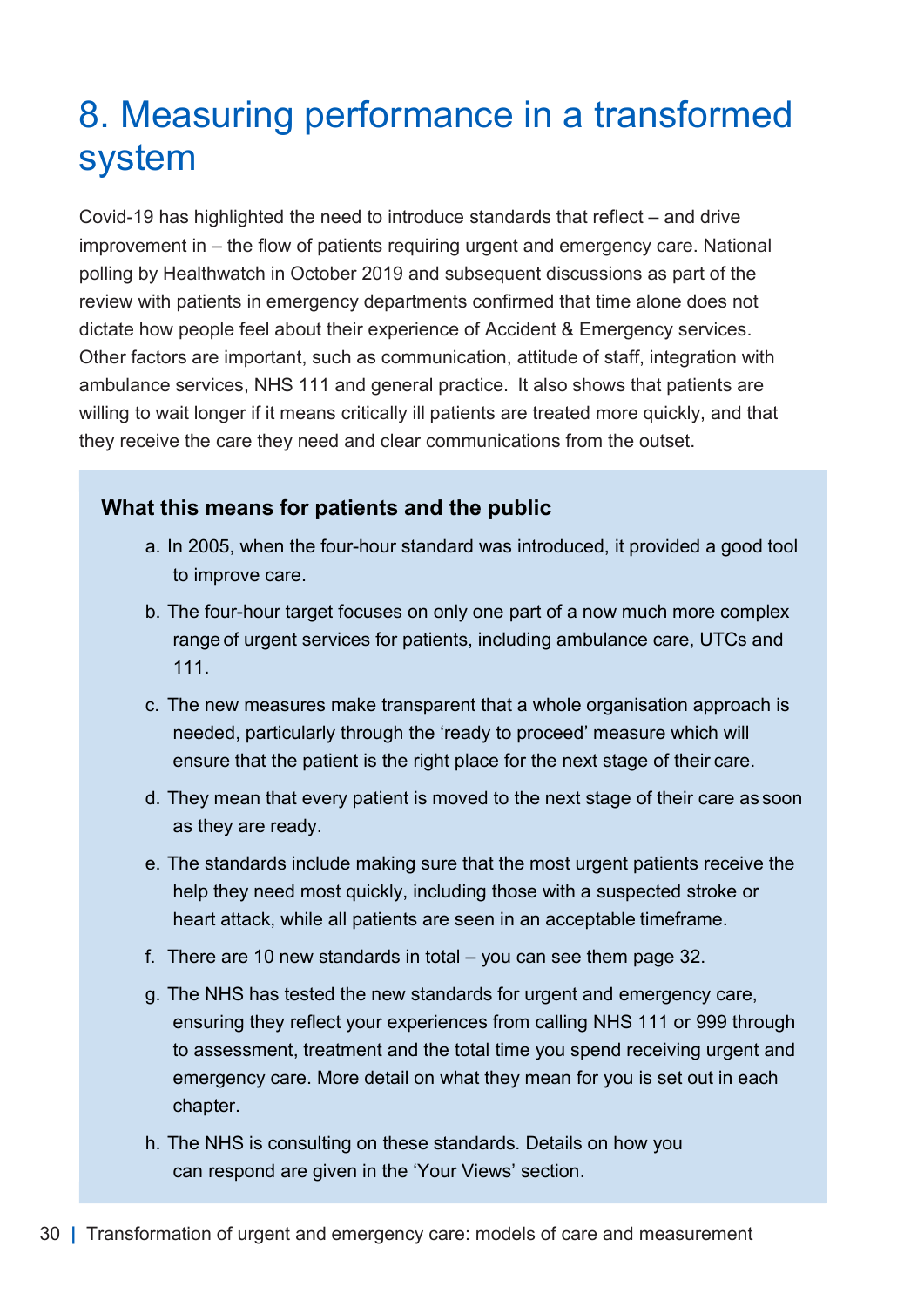This aligns with the findings of the Clinically-led Review of Standards which are reflected in the proposed bundle of UEC measures. These recommendations are the result of the review requested by the Government in June 2018.

The CRS found that a suite of measures used together can support the effective running and management of emergency departments and urgent and emergency care systems. Importantly, this approach supports continuous quality improvement in a way that the current standard is no longer able to. A new system of metrics would support the existing appetite for transformation of the model of urgent and emergency care provided through the NHS and also provide improved information for system leaders about where issues arise, rather than waiting for those challenges to manifest through the four-hour waiting time measure. The bundle presents an opportunity to understand challenges for particular groups such as children and young people, which could be masked within a single measure. As well as providing greater insight on emergency care performance that is relevant to different groups of stakeholders, the bundle of measures is designed in such a way that no measure should be looked at in isolation, but in the context of a system's performance against all the other measures. This is particularly true of the various measures that describe the efficiency of flow through the hospital system.

The measures set out in previous chapters focus on the timeliness of access to various parts of the urgent and emergency care system. In a system-wide bundle these measures will also be supplemented by a new set of Critical Time Standards. These will focus on the delivery of evidence-based clinical interventions for specific cohorts of patients in order to reduce mortality and morbidity resulting from a number of common conditions.

Clearly making improvements across a number of parts of the pathway is more complex than doing so for one specific point on the pathway. But doing so has clear clinical benefit to patients. The recommendation of the CRS is that the existing four-hour standard should not be part of the new bundle of standards. This is because the total time in department is better demonstrated by using the mean time for admitted and nonadmitted patients, and there being an additional risk that by including it in the bundle there would be a temptation to continue focusing on this more simplistic view of performance at the expense of the wider bundle of clinical metrics for the benefit of patients.

These recommendations are supported by a wide range of clinical and patient stakeholders including the Academy of Medical Royal Colleges, Royal College of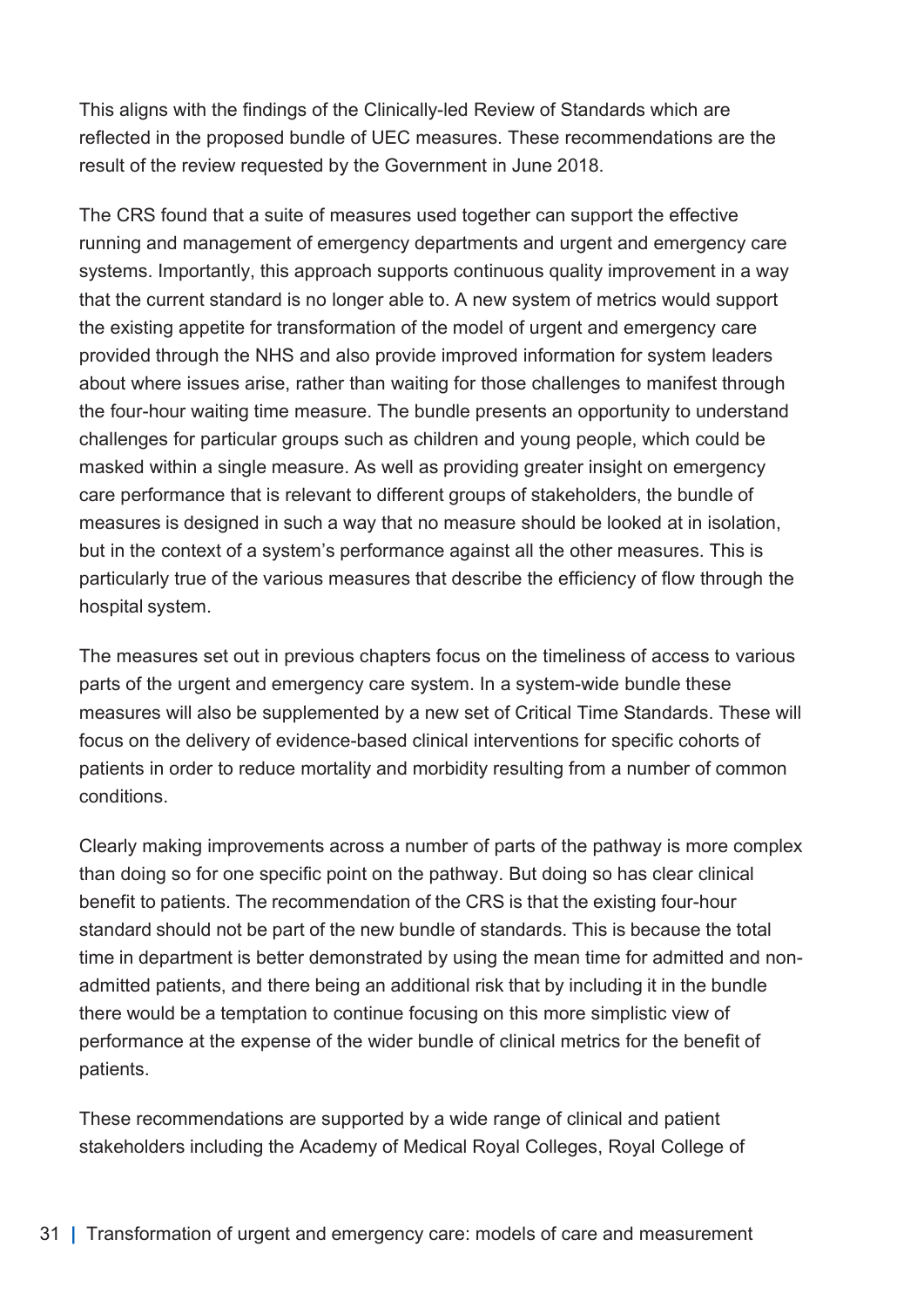Emergency Medicine, Royal College of Surgeons and Healthwatch. A full list of participants in the Review can be found in Appendix A.

#### Proposed New Bundle of Standards by the Clinically-led Review of **Standards**

| <b>Service</b>      | <b>Measure</b>                                                                            |
|---------------------|-------------------------------------------------------------------------------------------|
| Pre-hospital        | Response times for ambulances                                                             |
|                     | Reducing avoidable trips (conveyance rates) to Emergency<br>Departments by 999 ambulances |
|                     | Proportion of contacts via NHS 111 that receive clinical input                            |
| A&E                 | Percentage of Ambulance Handovers within 15 minutes                                       |
|                     | Time to Initial Assessment - percentage within 15 minutes                                 |
|                     | Average (mean) time in Department – non-admitted patients                                 |
| Hospital            | Average (mean) time in Department - admitted patients                                     |
|                     | <b>Clinically Ready to Proceed</b>                                                        |
| <b>Whole System</b> | Patients spending more than 12 hours in A&E                                               |
|                     | <b>Critical Time Standards</b>                                                            |

Taken together, it is the view of the CRS that these proposed measures provide far greater assurance that Urgent and Emergency Care systems are functioning efficiently and effectively for service users than the existing four-hour standard can. They also provide improved information for system leaders of where issues arise, enabling them to address problems before they worsen.

#### Presenting the bundle of measures

There is a mixture of different standards performing different functions, both in terms of which component of the wider system they scrutinise, but also in terms of the way each measure will be utilised by the various audiences that this bundle is designed to address. Similarly, there are multiple approaches we could take to monitoring and reporting performance, which could also provide an appropriate accountability mechanism.

Some measures will be most useful, for example in demonstrating high-level performance of a service or the wider system; others will help set an individual's expectation of their care should they need to access urgent or emergency care. These may be of interest to the general public or regulatory bodies. Other measures, however,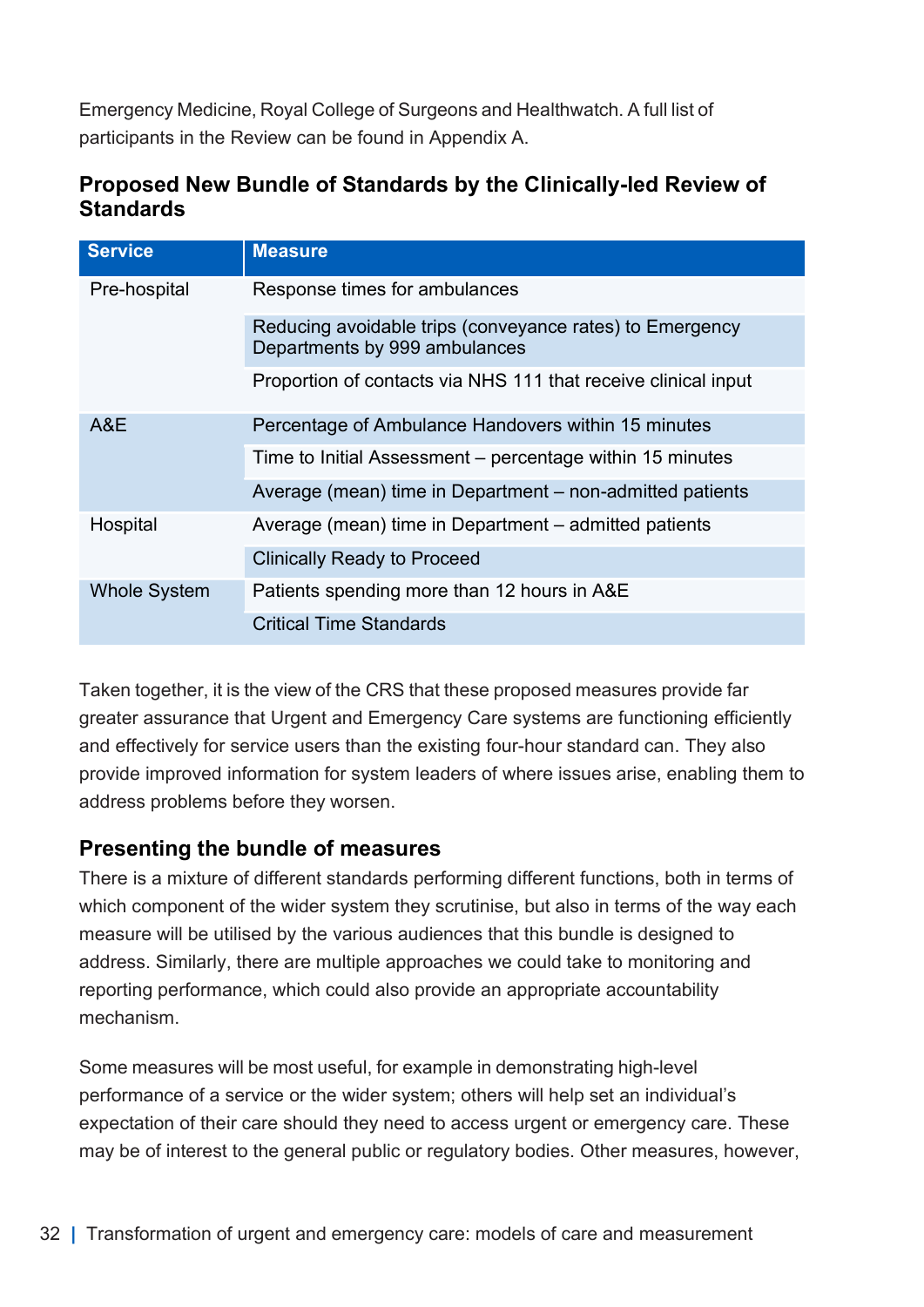will be far more important clinically and to the operational teams responsible for the delivery of our Urgent and Emergency Care services.

As well as speaking to different audiences, the bundle of measures is also designed in such a way that no measure should be looked at in isolation, but in the context of a system's performance against all the other measures. This is particularly true of the various measures that describe the efficiency of flow through the hospital system.

Potential options for monitoring and reporting performance include:

- A bundle of separate measures each reflecting different parts of the care pathway.
- Aggregation of measures where the composite reflects the extent to which the expectations are met across the range of measures.
- Numerical composite where a score is attributed to each measure and aggregated to a single number using weights.

A holistic assessment of performance can only be made when all measures are viewed together. It would be possible to develop this into a single composite measure that can provide at a glance assurance as to the relative performance of any Emergency Department or Urgent and Emergency Care system. This would offer a simple view for patients of "how their local service and system is performing", informed by the critical performance measures required for managing and assuring services.

A composite scoring system can be scaled up and down to reflect the performance of both individual providers, Integrated Care System (ICS) footprints or an aggregate national view. This could assist in performance monitoring at a national level, but as groups of acute providers begin to work more closely in ICS it will increasingly become the case that performance is managed and reported on at a wider ICS level.

It is proposed that an aggregated approach with all of the measures within the bundle be considered. Each measure would receive an equal weighting and be presented with a binary pass or fail, and be attributed a score of 1 or 0 accordingly. With nine measures currently in the bundle, plus the group of Critical Time Standards, a system could achieve a maximum score of 10.

Data against the metrics would be published monthly, providing transparency to patients, the public and stakeholders on how providers are performing, while also providing clear incentives to poor performing providers to improve over the course of the year to achieve the highest possible year end score.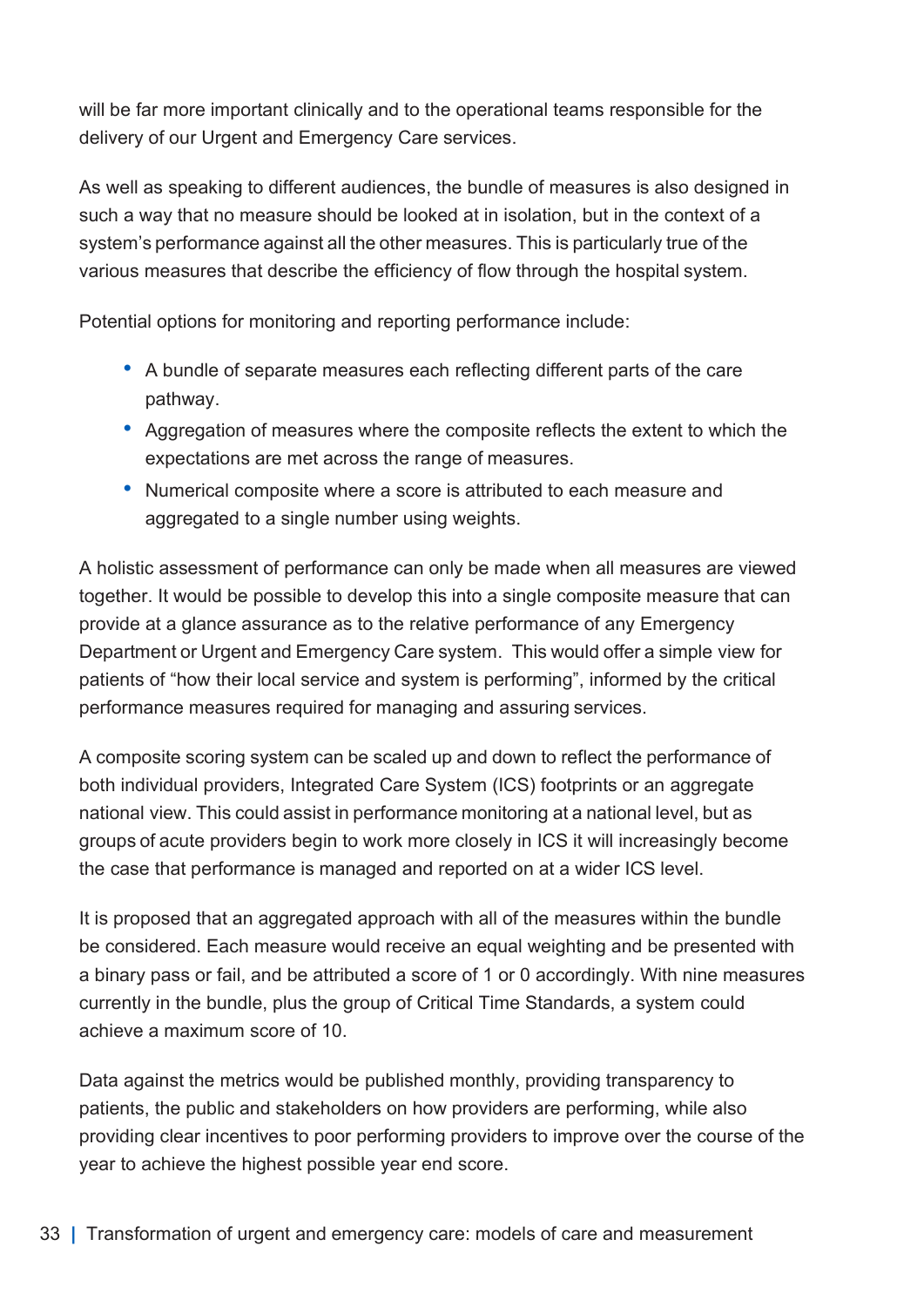Feedback on the approach to developing a composite measure is encouraged as part of this CRS consultation. In addition, discussions will be held with key stakeholders and experts during the consultation to develop this further, including how to present the composite score clearly.

#### Setting thresholds for the new measures

This consultation covers the proposed measures themselves, but depending on the outcome of the consultation, further work is needed to assess the appropriate thresholds for each measure before they could be implemented.

Prior to the Covid-19 outbreak, the phasing in of expected improvements in performance was discussed with stakeholders, given the extremely challenging situation faced by UEC systems.

The Covid-19 outbreak has had a significant impact on current performance and ways of operating. Whilst we firmly acknowledge that a return to historic performance levels is not acceptable, we need to take these changes into account in setting targets against the UEC CRS measures this year. As part of this consultation, in order to determine where these thresholds should be set, we will engage further with relevant stakeholders, including the Royal Colleges and patient groups. Both the setting of thresholds and the implementation of new measures are subject to cross-Government agreement.

#### Critical Time Standards

The Critical Time Standards (CTS) are being developed on these principles:

- The highest priority patients will get high-quality care with specific time-totreatments, with proven clinical benefit.
- A focus on evidence-based clinical interventions that should be commenced within one hour of a patient's arrival in an acute hospital (by any route, not just via ED).
- Clinical audits show that there is the potential to save many more lives by focusing all hospitals on treating killer conditions within the first hour of treatment.

We have developed, and are testing, evidence-based measures to support early intervention in stroke, STEMI heart attack, acute physiological deterioration (RAPID) and major trauma. National performance in these pathways has improved dramatically in recent years, with an additional 600 patients surviving major trauma in 2016/17 compared with the previous year, and a 19% increase in survival since the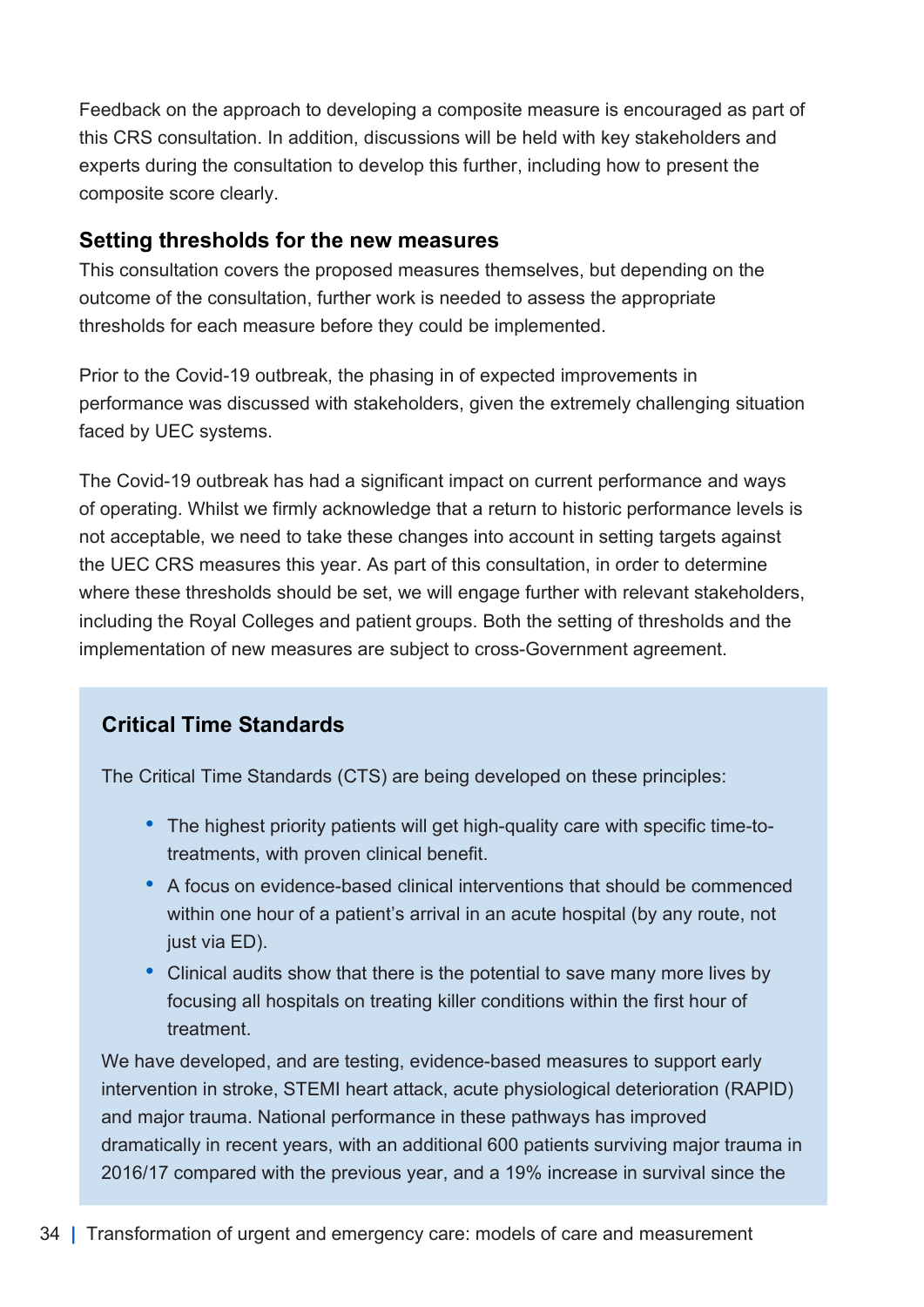inception of major trauma centres in 2012/13. There also has been a reduction by more than half in the 30-day mortality rate for hospitalised stroke, which has fallen from 27% in 1998 to 17% in 2010 and 13.6% in 2015/16.

Whilst some of the data needed to drive improvement in care in these is routinely collected, further work is underway to enable routine capture of all key data items. We are introducing the ability to capture NEWS2 scores through ECDS and are working with clinical audit teams to enable accurate and timely return of key data that will support local teams to challenge and improve their performance.

We continue to work with clinical leaders to finalise the CTS standards, including the appropriate thresholds, and will make more information available in due course. In parallel, we are developing proposals for future developments in CTS, including a focus on paediatric care and how we can develop the RAPID standard to capture key interventions required in respect of other presenting conditions such as asthma.

#### A new offer to the public

From the outset it has been the overriding priority for all those involved in CRS to arrive at a set of standards which measure what matters most to the public, as well as support staff to provide the best quality care.

The experiences during the Covid-19 pandemic have sharpened this focus, but in the main the clinical need to be able to provide safe care has reinforced what we had already learnt from the testing and insight from patients and the public that we undertook, and were able to draw upon over the last two years.

We know from work by Healthwatch that quick triage when arriving at A&E is important to patients, providing reassurance and helping to understand what will happen next. It is also important to patients that the most urgent cases are treated as a priority, and that people will not be in A&E longer than necessary.

For many people though, their time in A&E is only part of their journey. The proposals set out in this report therefore extend our commitment beyond the Emergency Department, to be clear that the same commitment to quickly assess and prioritise patients will be undertaken whatever route people choose to access urgent and emergency care, and place equal focus on the wider hospital and health system beyond the emergency department, to ensure that every patient's journey is as swift and smooth as possible. Based on all of this, the new offer to patients who need Urgent and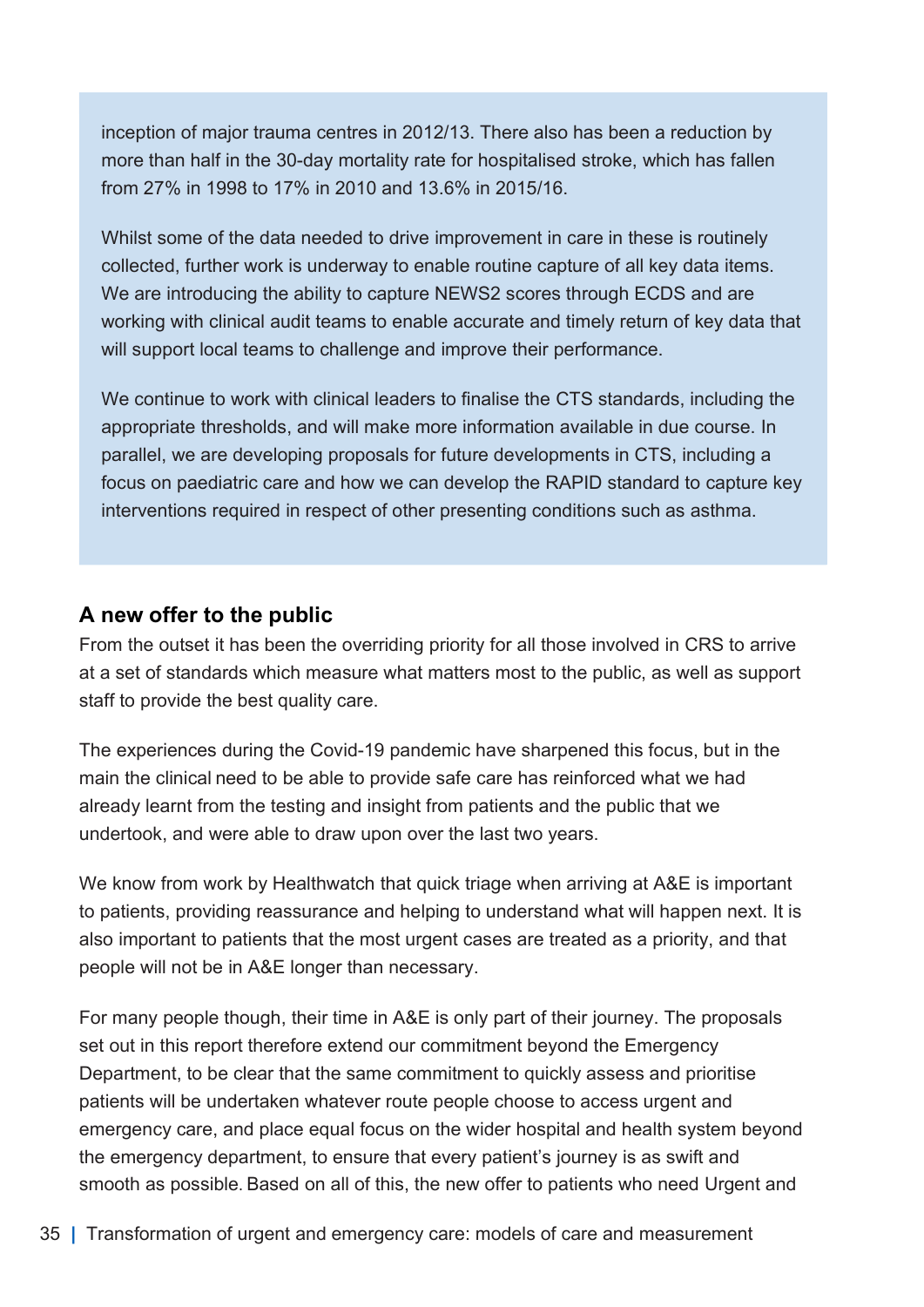Emergency Care services, and the wider public, that we are proposing is described below.

#### Right care, right place, right time: the full NHS offer to patients

- 1. In an emergency, 999 ambulance services will get the right vehicle to you quickly.
- 2. Wherever possible, ambulance staff will give or help arrange the care you need in your own home, avoiding an unnecessary trip to hospital.
- 3. If they need to take you to an Emergency Department, the handover between clinicians should take no longer than 15 minutes.
- 4. When it's not an emergency, the NHS 111 phone and online service will support you to get the right care in the right place, putting you in touch with doctors, nurses and other healthcare professionals where appropriate.
- 5. If you need it, the NHS 111 service will also be able to book you an appointment at a convenient time with a GP, pharmacist or local urgent care service – and if it's more serious, they can arrange an ambulance response or give you a timed slot to go to an Emergency Department.
- 6. You will be assessed within 15 minutes of arriving in a hospital Emergency **Department**
- 7. If you are critically ill you will be treated as a priority and get the right tests and treatments fast.
- 8. For all patients, staff will work to ensure you don't spend longer in A&E than necessary.
- 9. The NHS will work to eliminate long waits of 12 hours or more as measured from the time of your arrival rather than the point at which a decision is made to admit you.
- 10. Where possible and the right thing clinically, you will get any tests, treatment and prescriptions you need to allow you to go home the same day.
- 11. Where your clinicians think you need to stay in hospital after your initial care, you will be moved to an appropriate bed within one hour.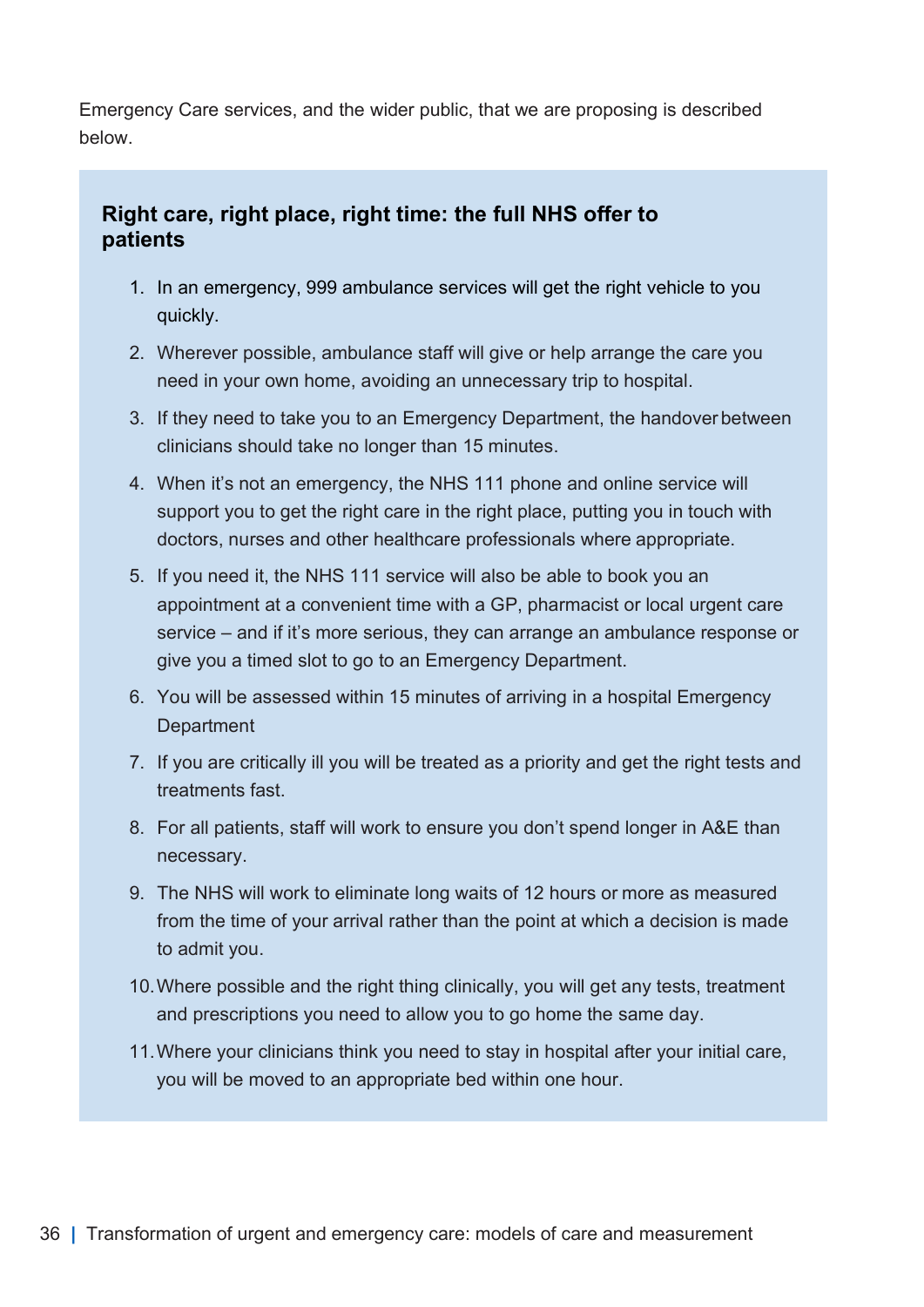#### Your Views

These proposals have the support of leading clinical groups, including the Royal College of Emergency Medicine, patient groups including Healthwatch, and hospital leaders. We are now launching a consultation to capture views from the public and wider stakeholders and other interested organisations on the approach recommended by the CRS across urgent and emergency care as well as the refinement of the measures.

The NHS Constitution for England aims to safeguard the enduring principles and values of the NHS, and to empower the public, patients and staff to help improve the care it provides by setting out their existing legal rights and the pledges that the NHS has made towards them in one place. A Government pledge on the maximum four-hour wait in A&E from arrival to admission, transfer or discharge is set out in the Handbook to the NHS Constitution for England. The Handbook may require updating to reflect the outcome of this consultation and any recommendations for change accepted by the Government.

We are seeking your view on the proposed standards for urgent and emergency care set out in this document. Responses are welcome to all or some of the questions.

#### Engagement Questions

- 1. Are you aware of the existing Accident and Emergency four-hour standard?
- 2. If yes, what do you understand the existing four-hour standard to mean?
- 3. Which would help you understand how well urgent or emergency care is doing: A single measure or a wider range of measures across your urgent or emergency care journey?
- 4. Please rate how important you think each of the measures are based on a scale of 1-5, where 1 is not important and 5 is extremely important? Please explain your answers.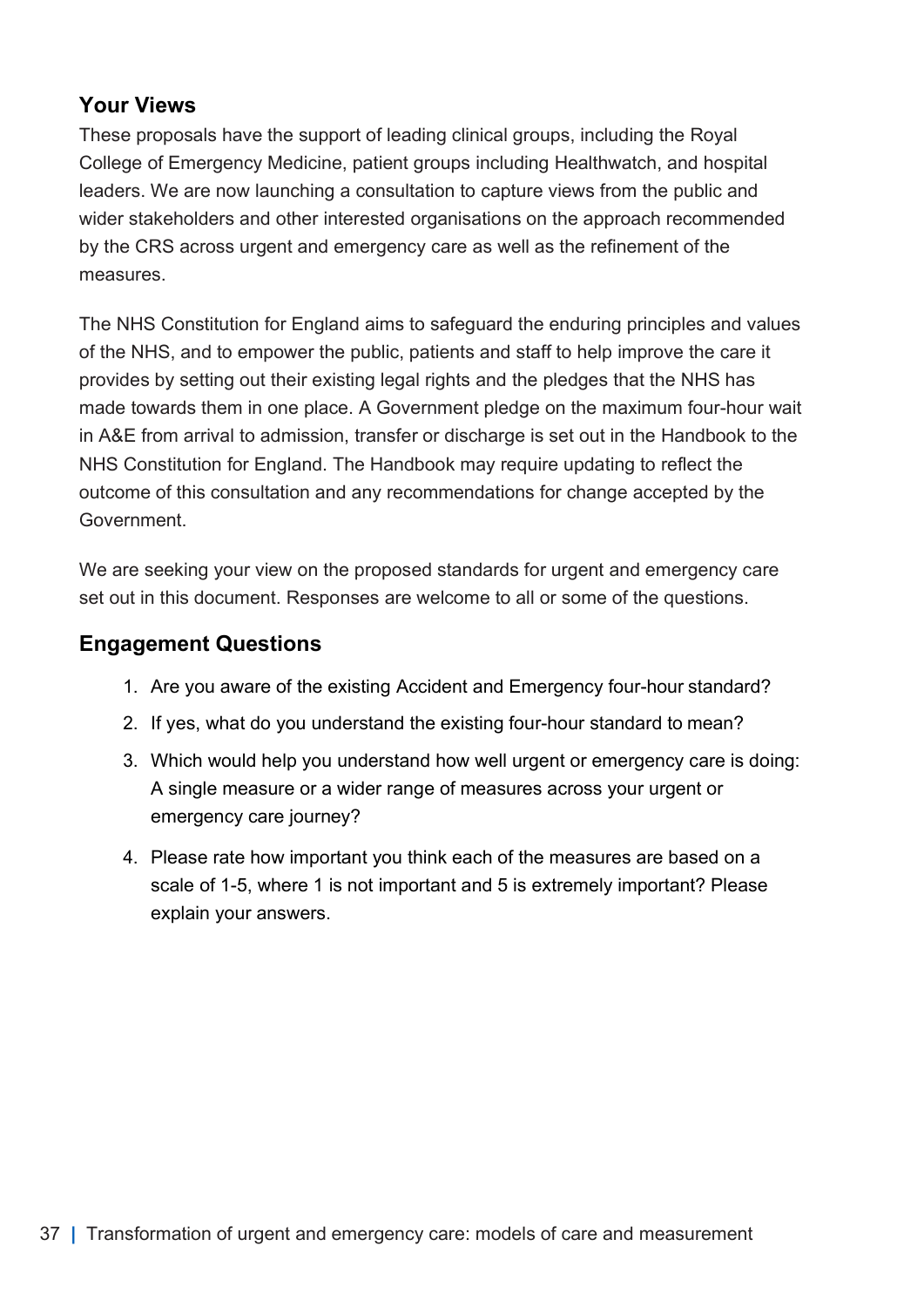#### **Measure**

Response times for ambulances

Reducing avoidable trips (conveyance rates) to Emergency Departments by 999 ambulances

Proportion of contacts via NHS 111 that receive clinical input

Percentage of Ambulance Handovers within 15 minutes

Time to Initial Assessment – percentage within 15 minutes

Average (mean) time in Department – non-admitted patients

Average (mean) time in Department – admitted patients

Clinically Ready to Proceed

Percentage of patients spending more than 12 hours in A&E

Critical Time Standards

- 5. Are there any additional measures that should be included within the bundle?
- 6. To what extent do you agree with the recommendation to replace the current measure with the proposed new bundle of measures?
- 7. To what extent do you agree that measuring the average time for all patients is a more appropriate or meaningful performance measure than the percentage of patients treated within a pre-determined timeframe?
- 8. To what extent do you agree that the bundle of indicators adequately measures the elements of the Urgent and Emergency Care pathway that are important to you?
- 9. Please explain why you think the measures identified are appropriate or not?
- 10. What do you think are the best ways to advise and communicate the proposed new urgent and emergency care measures to patients and visitors to urgent and emergency care departments?
- 11. What are the key issues/barriers that should be taken into account for implementation of the bundle of measures and establishing thresholds for performance? What additional support might providers need for implementation?
- 12. Do you support the idea of a composite measurement approach to presenting the effectiveness of urgent and emergency care across a system?
- 13. How frequently should this composite be updated and published?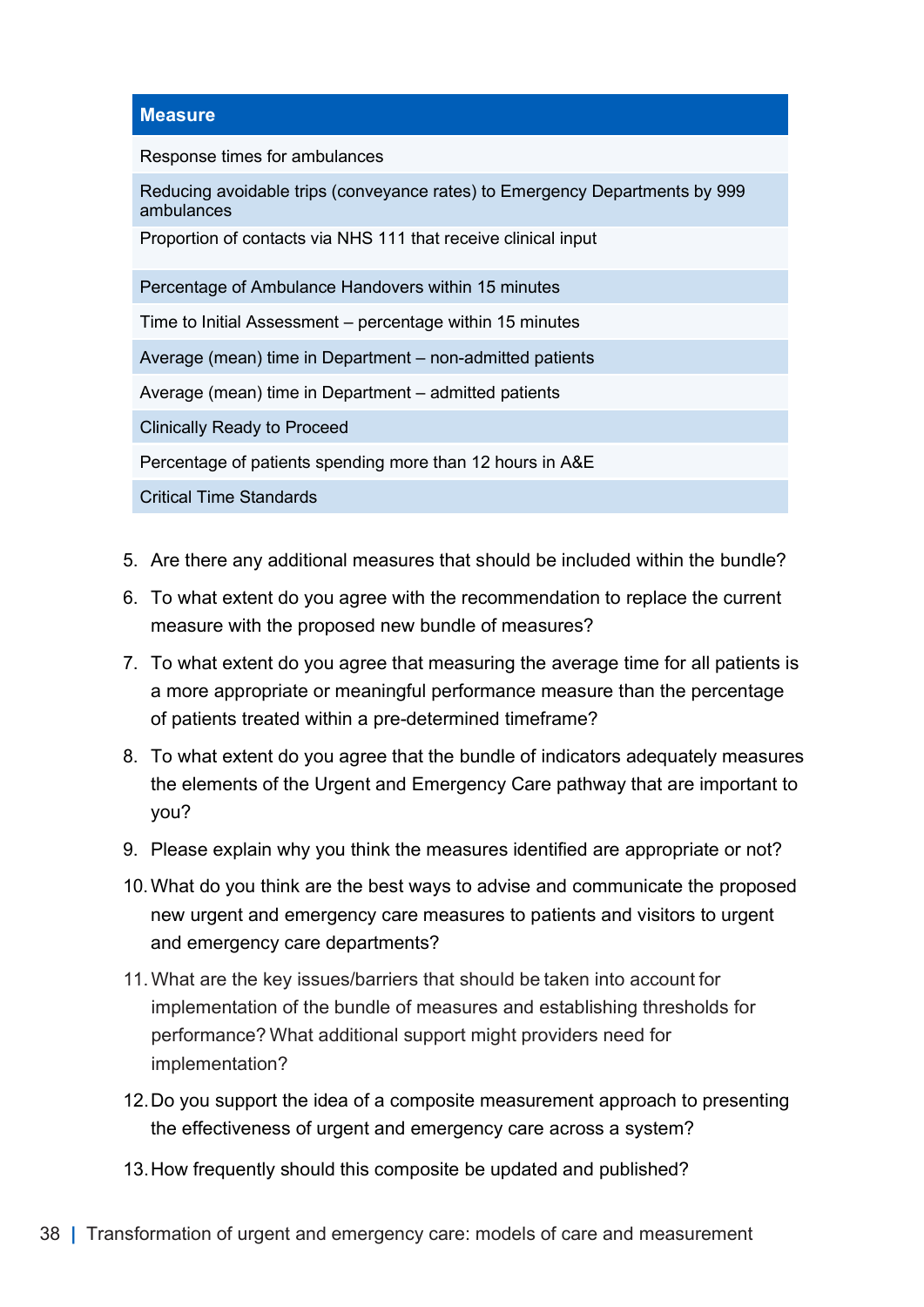#### How to respond

Responses can be submitted through the consultation form on the NHS England website, [UEC CRS consultation](https://nhs.researchfeedback.net/s.asp?k=160396767414) or by email to England.reviewofstandards@nhs.net.

The consultation period will run from Tuesday 15 December 2020 to Friday 12 February 2021.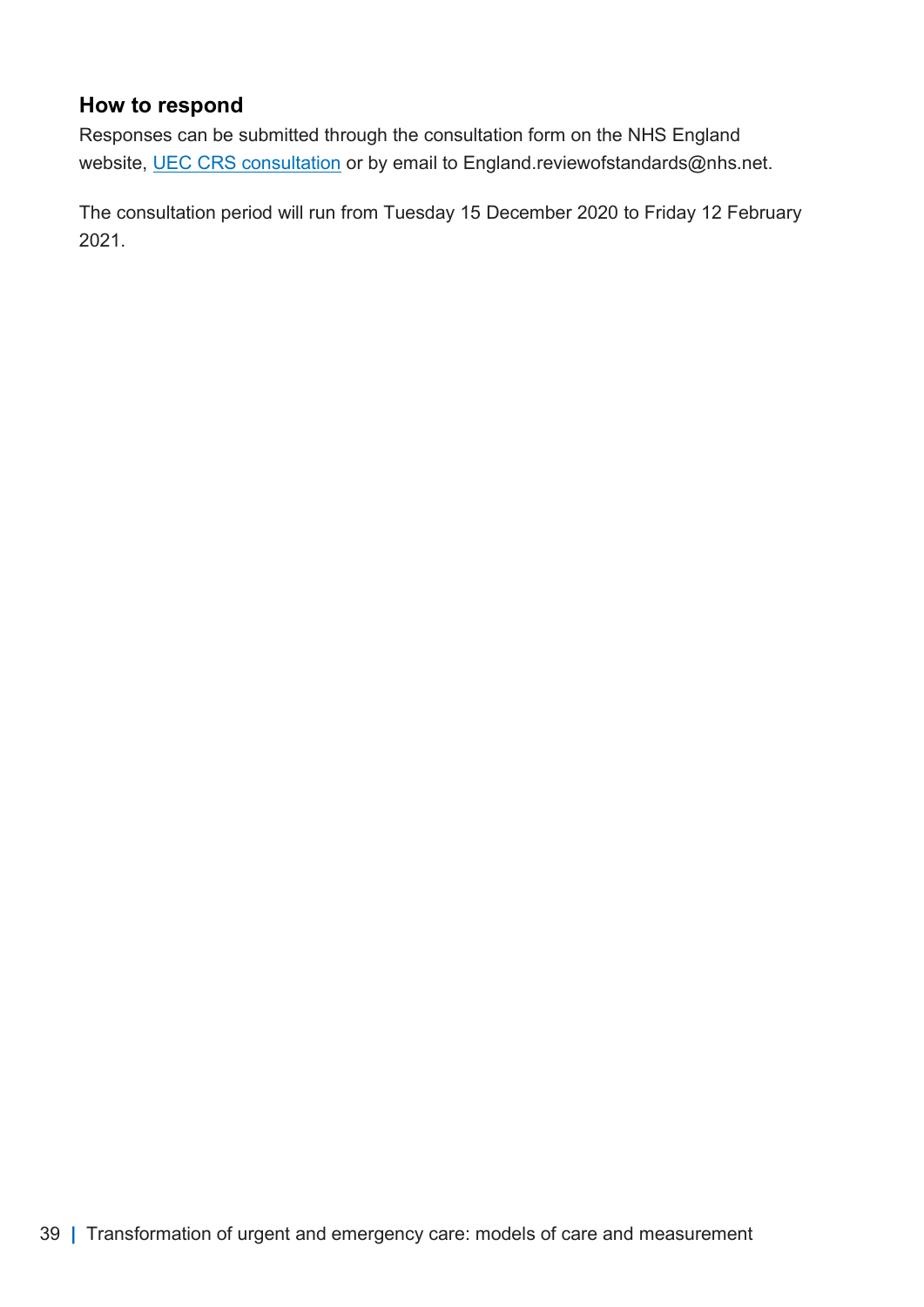### 9. Moving towards a transformed healthcare system

This document describes the longer-term direction of travel for urgent and emergency care, and measurement proposals which are expected to enable improvement in care. These measures reflect what, both patients and clinicians involved in the clinical review of standards have told us, matters to them. Tactically, all systems will already be preparing for winter and the additional pressures we can expect Covid-19 to present.

#### The following actions should all form part of systems "Preparations for winter":

- a. Increase NHS 111 capacity.
- b. Ensure availability of alternative secondary care dispositions to users of NHS 111 services.
- c. Implement an ED referral and booking system for users of NHS 111 services.
- d. Develop and deliver a local communication strategy.
- e. Ensure capacity identified within ambulance services to meet additional demand.
- f. Subject to piloting, implement recommendations for additional clinical validation of lower acuity 999 calls.
- g. Finalise designation of UTCs and increase capability and capacity of UTC services to offer booked appointments.
- h. Ensure acute trusts have systems in place to respond to crowding in emergency departments, eliminating ambulance handover delays and corridor care.
- i. Ensure streaming arrangements in place for patients who do not require ED care.
- j. Ensure consistent provision of Same Day Emergency Care.
- k. Introduce a new bundle of system-wide performance measures.
- l. Deliver on capital investment where available.
- m. Ensure robust discharge processes are in place within acute trusts and community services.
- n. Implement the Community Urgent Response time of 2 hours, to include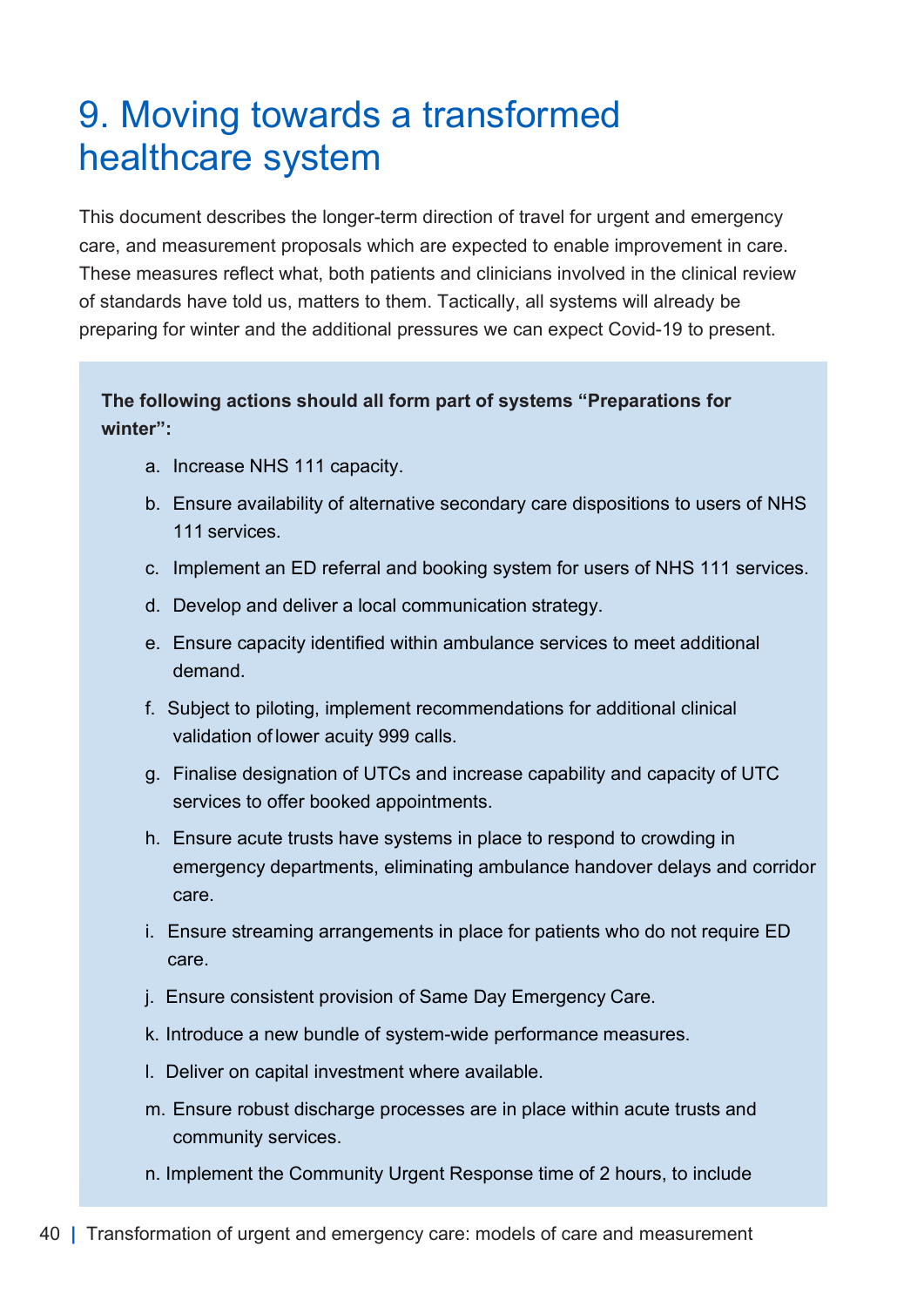referrals from the Ambulance Service, 111 and Same Day Emergency Care (SDEC)

Beyond winter, we expect to see continued development of the model of care set out in the preceding sections. These models of care are not quick fixes for winter, or in response to the new pressures of Covid-19, but represent the refinement of the vision for transformed urgent and emergency care services. The NHS has made huge progress over recent years, but there is still more to achieve, and healthcare systems should regard the principles in this strategy as the blueprint for further progress.

To support delivery of this strategy, including measurement which supports and stimulates improvement, NHS England and Improvement's regional teams will work with local systems to agree improvement support packages. These packages may include clinical support from regional emergency medical and acute medical experts, additional analytical support to ensure trusts can more easily collect and share patient data, or the provision of dedicated resource at a provider level.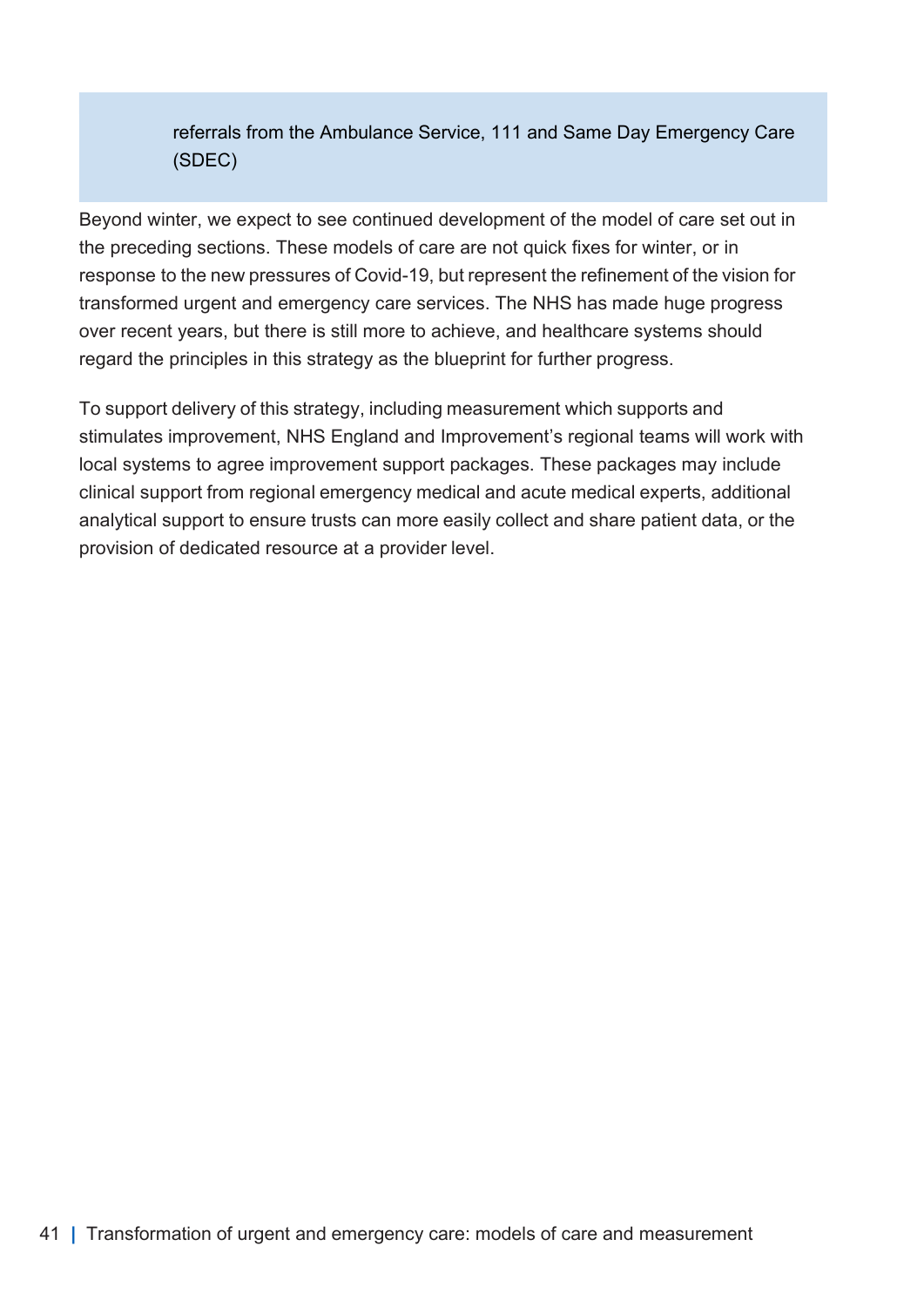## 10. Conclusion

Through delivery of the goals of the UEC transformation programme set out above, and the underpinning operational and transformational plans, national, regional and local healthcare organisations will work together to change the way we access urgent and emergency healthcare services, resulting in both an improved experience for patients and reduced risk of coronavirus infection.

We will enable greater efficiency and clinical effectiveness through treating patients at the most appropriate care setting for them, increasingly making use of telephone and online resources to treat people at home without attending a face-to-face service.

We will support patients to leave hospital as soon as they are able and no later, with clinically and socially appropriate support packages in place. The proposed changes to clinical standards offer the opportunity to measure what is clinically important and use this to drive tangible improvements in care.